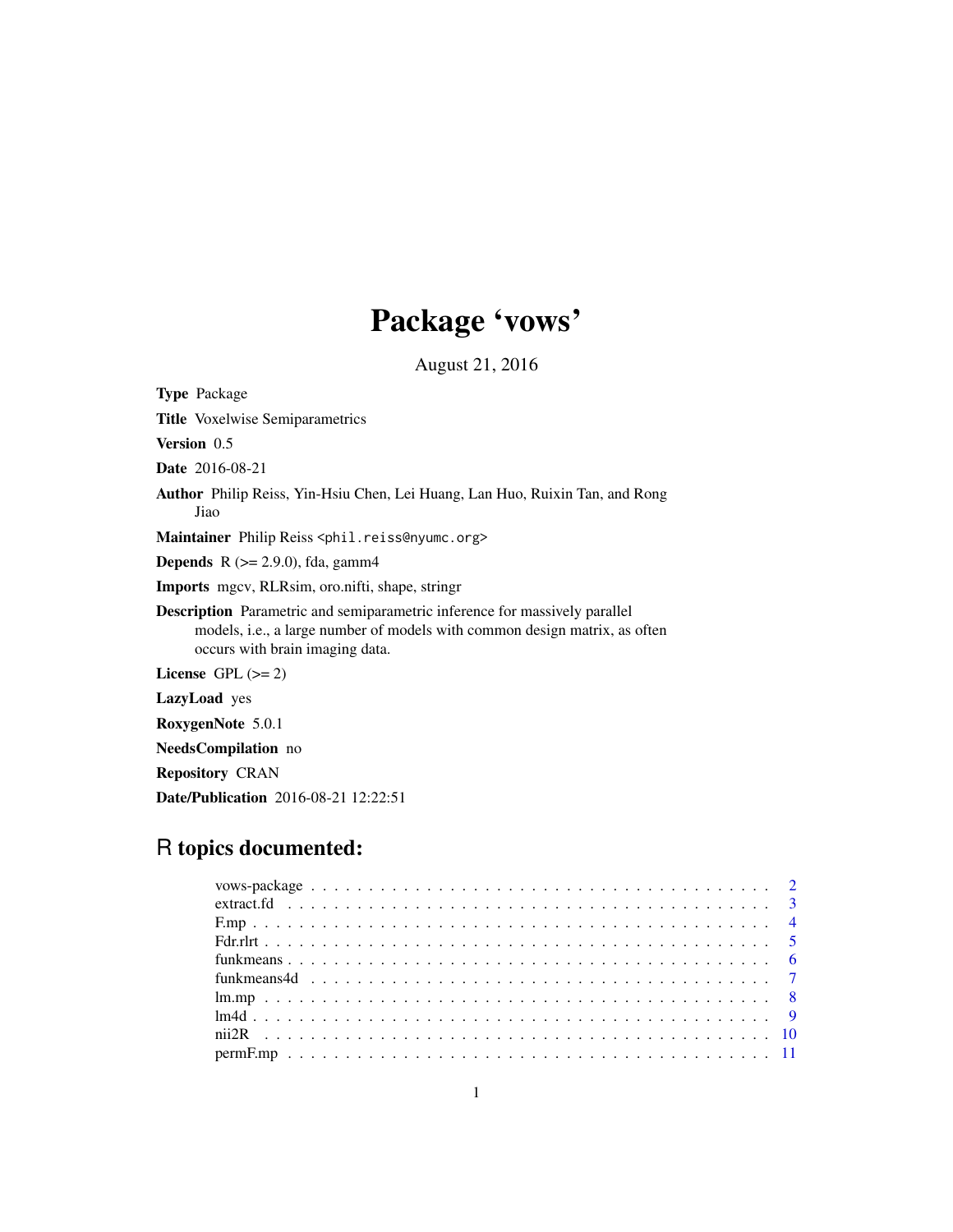## <span id="page-1-0"></span>2 vows-package

|  | 27 |
|--|----|
|  |    |
|  |    |
|  |    |

#### **Index** [31](#page-30-0)

vows-package *Voxelwise semiparametrics*

#### Description

This package efficiently performs inference on a large set of parametric or semiparametric regressions that are "parallel" in the sense that they have a common design matrix. The functions are inspired by neuroimaging applications, where the parallel models pertain to a grid of brain locations known as voxels.

## Details

Functions ending in ".mp" ("massively parallel") are designed for responses in the form of a (wide) matrix; functions ending in "4d" take four-dimensional response data (e.g., a set of images) and convert it to matrix form so that the corresponding ".mp" function can be applied. Examples include [lm.mp](#page-7-1) and [lm4d](#page-8-1) for ordinary linear models, [rlrt.mp](#page-17-1) and [rlrt4d](#page-20-1) for restricted likelihood ratio tests (RLRTs) of a parametric null hypothesis vs. a smooth alternative, and [semipar.mp](#page-23-1) and [semipar4d](#page-25-1) for smoothing (see Reiss et al., 2014).

#### Author(s)

Philip Reiss <phil.reiss@nyumc.org>, Yin-Hsiu Chen <enjoychen0701@gmail.com>, Lei Huang <huangracer@gmail.com>, Lan Huo, Ruixin Tan and Rong Jiao <jiaorong007@gmail.com>

Maintainer: Philip Reiss <phil.reiss@nyumc.org>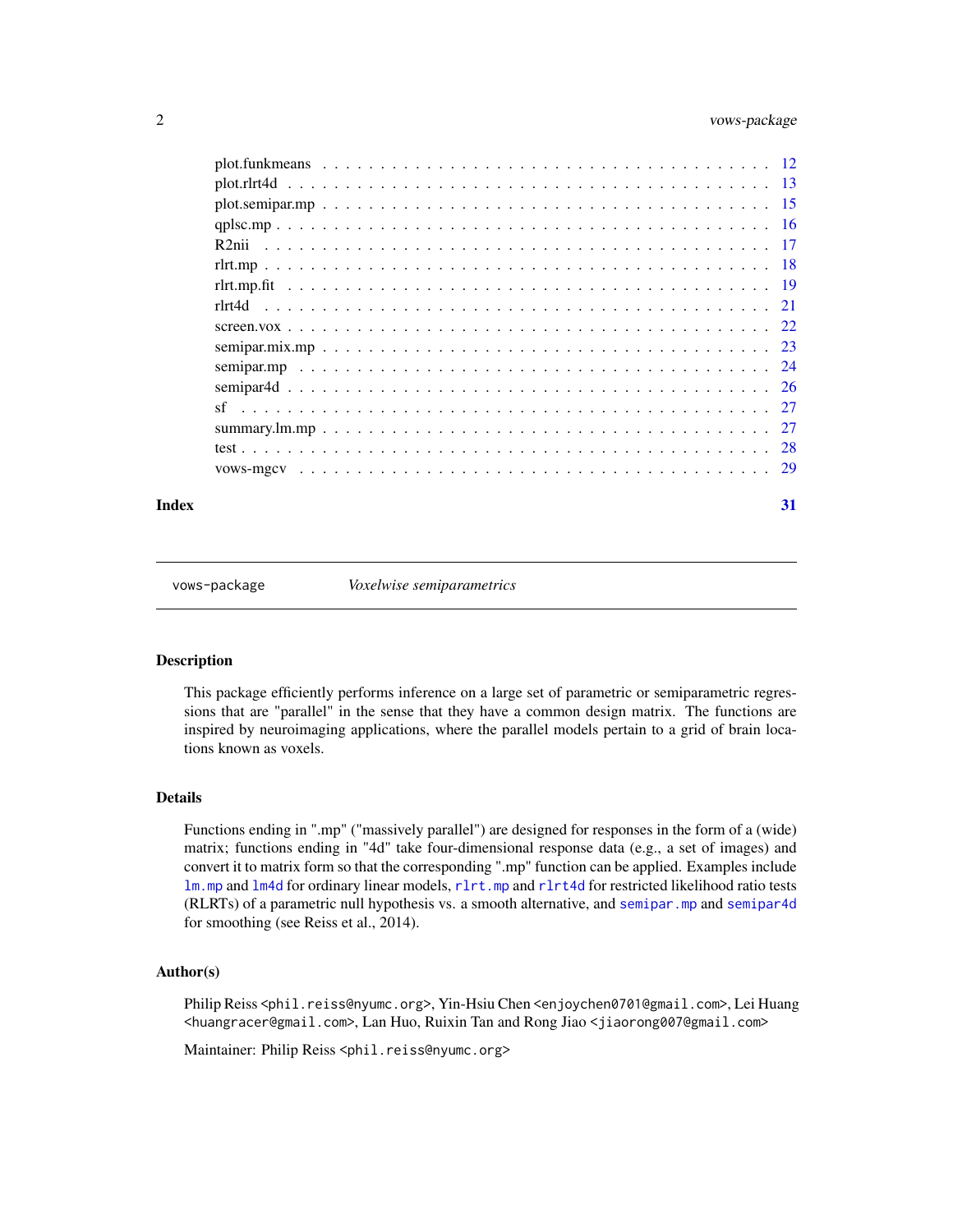#### <span id="page-2-0"></span>extract.fd 3

## References

Reiss, P. T., Huang, L., Chen, Y.-H., Huo, L., Tarpey, T., and Mennes, M. (2014). Massively parallel nonparametric regression, with an application to developmental brain mapping. *Journal of Computational and Graphical Statistics*, *Journal of Computational and Graphical Statistics*, 23(1), 232–248.

extract.fd *Extract curve estimates to be clustered*

## Description

Given a massively parallel smoothing object created by [semipar.mp](#page-23-1), this function extracts an object of class ["fd"](#page-0-0) representing the curves that one wishes to cluster using [funkmeans](#page-5-1).

## Usage

 $extract.fd(obj, term = 1, intercept = (term == 1))$ 

#### Arguments

| obi       | object created by semipar.mp.                                                                                                                             |
|-----------|-----------------------------------------------------------------------------------------------------------------------------------------------------------|
| term      | which smooth term to extract (useful if the fitted model includes more than one<br>term).                                                                 |
| intercept | logical; if TRUE, intercept will be added to all coefficients. For simple nonpara-<br>metric regression this should be done to recover the fitted values. |

## Value

an object of class ["fd"](#page-0-0) representing the fitted curves, which can be clustered by [funkmeans](#page-5-1).

#### Author(s)

Ruixin Tan

#### See Also

[semipar.mp](#page-23-1), [funkmeans](#page-5-1)

#### Examples

# see example for plot.funkmeans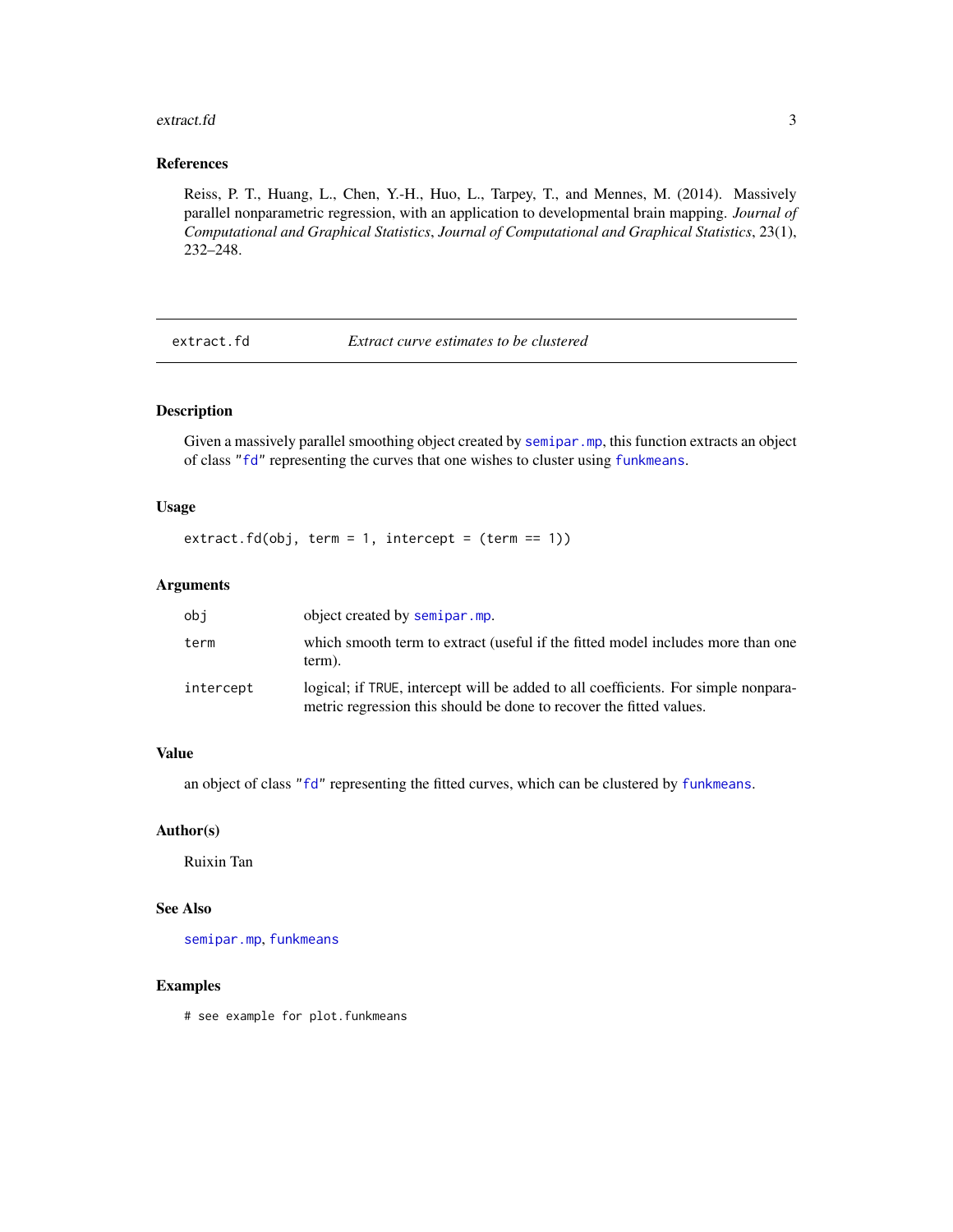<span id="page-3-1"></span><span id="page-3-0"></span>

Performs F-tests for removing one or more terms from each of a large number of models with common design matrix.

## Usage

F.mp(formula, which)

## Arguments

| formula | a formula such as "Y ~ X", where Y is an $n \times V$ response matrix and X is an<br>$n \times p$ design matrix common to all V models. |
|---------|-----------------------------------------------------------------------------------------------------------------------------------------|
| which   | number or vector indicating which column(s) of the model matrix are to be tested<br>for removal from the model.                         |

## Value

|        | F-statistics for each of the models. |
|--------|--------------------------------------|
| df1    | numerator degrees of freedom.        |
| df     | denominator degrees of freedom.      |
| pvalue | upper-tailed p-value.                |
| X      | design matrix.                       |

## Author(s)

Philip Reiss <phil.reiss@nyumc.org> and Lei Huang <huangracer@gmail.com>

## See Also

[lm.mp](#page-7-1), [permF.mp](#page-10-1)

## Examples

```
Y = matrix(rnorm(6000), nrow=20)X = rnorm(20)t2 = F.mp(Y<sup>2</sup>X, which=2)
```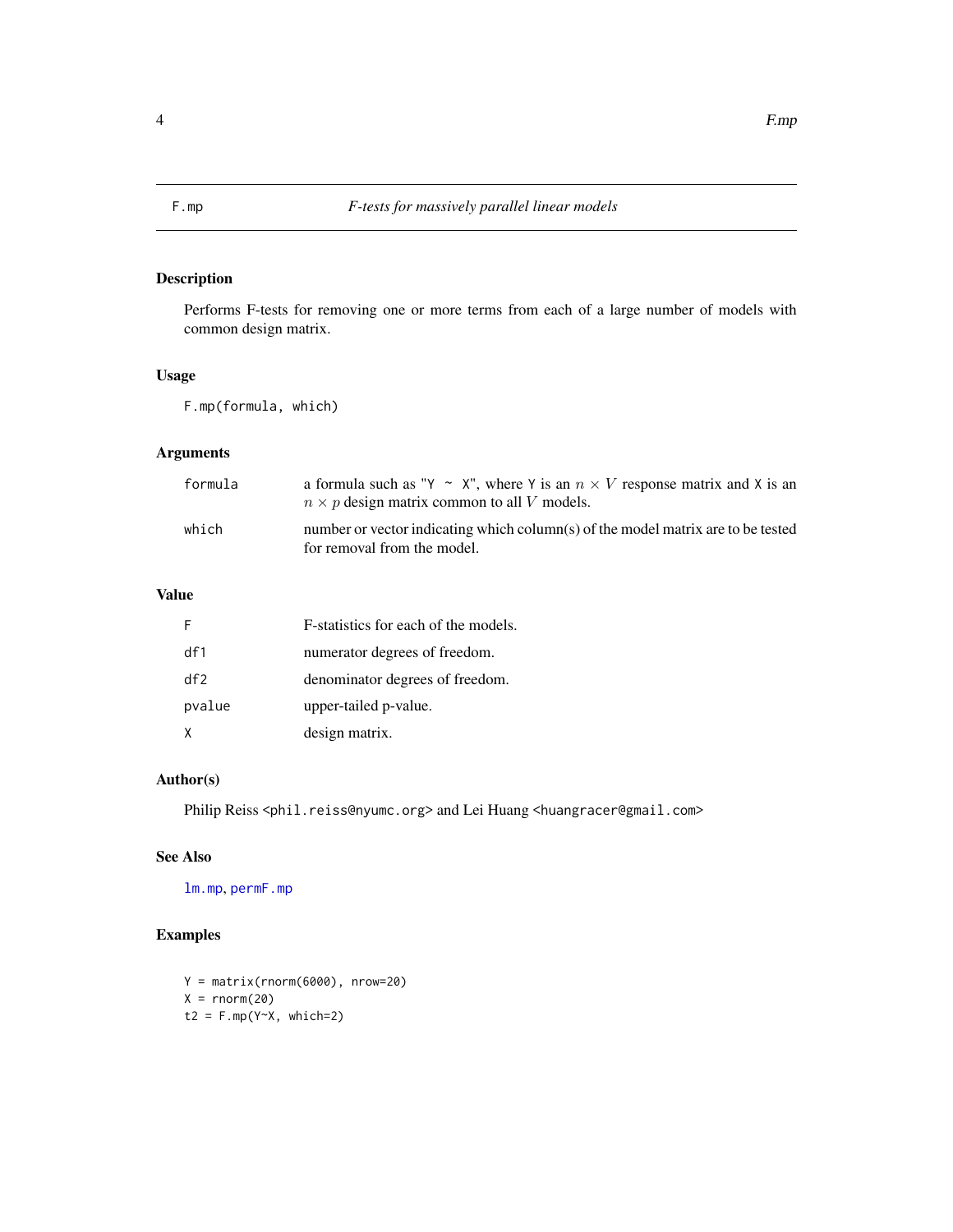<span id="page-4-1"></span><span id="page-4-0"></span>

Given a set of RLRT results and a threshold, this function outputs an estimate of the FDR (in the empirical Bayes sense of Efron, 2010) when the given threshold is used to determine which null hypotheses to reject.

## Usage

Fdr.rlrt(rlrt.obj, threshold)

## Arguments

| rlrt.obj  | an RLRT object obtained from r1rt.mp or r1rt4d.     |
|-----------|-----------------------------------------------------|
| threshold | threshold at which the null hypothesis is rejected. |

#### Value

A list with elements

| MoM | FDR based on method of moments estimator of RLRT parameters (Greven et<br>al., 2008).                     |
|-----|-----------------------------------------------------------------------------------------------------------|
| МI  | FDR based on maximum likelihood estimation of RLRT parameters, as de-<br>scribed in Greven et al. (2008). |

## Author(s)

Philip Reiss <phil.reiss@nyumc.org>

#### References

Efron, B. (2010). *Large-Scale Inference: Empirical Bayes Methods for Estimation, Testing, and Prediction*. New York: Cambridge University Press.

Greven, S., Crainiceanu, C. M., Kuechenhoff, H., and Peters, A. (2008). Restricted likelihood ratio testing for zero variance components in linear mixed models. *Journal of Computational and Graphical Statistics*, 17(4), 870–891.

## See Also

[rlrt.mp](#page-17-1), [rlrt4d](#page-20-1)

## Examples

# See example for rlrt.mp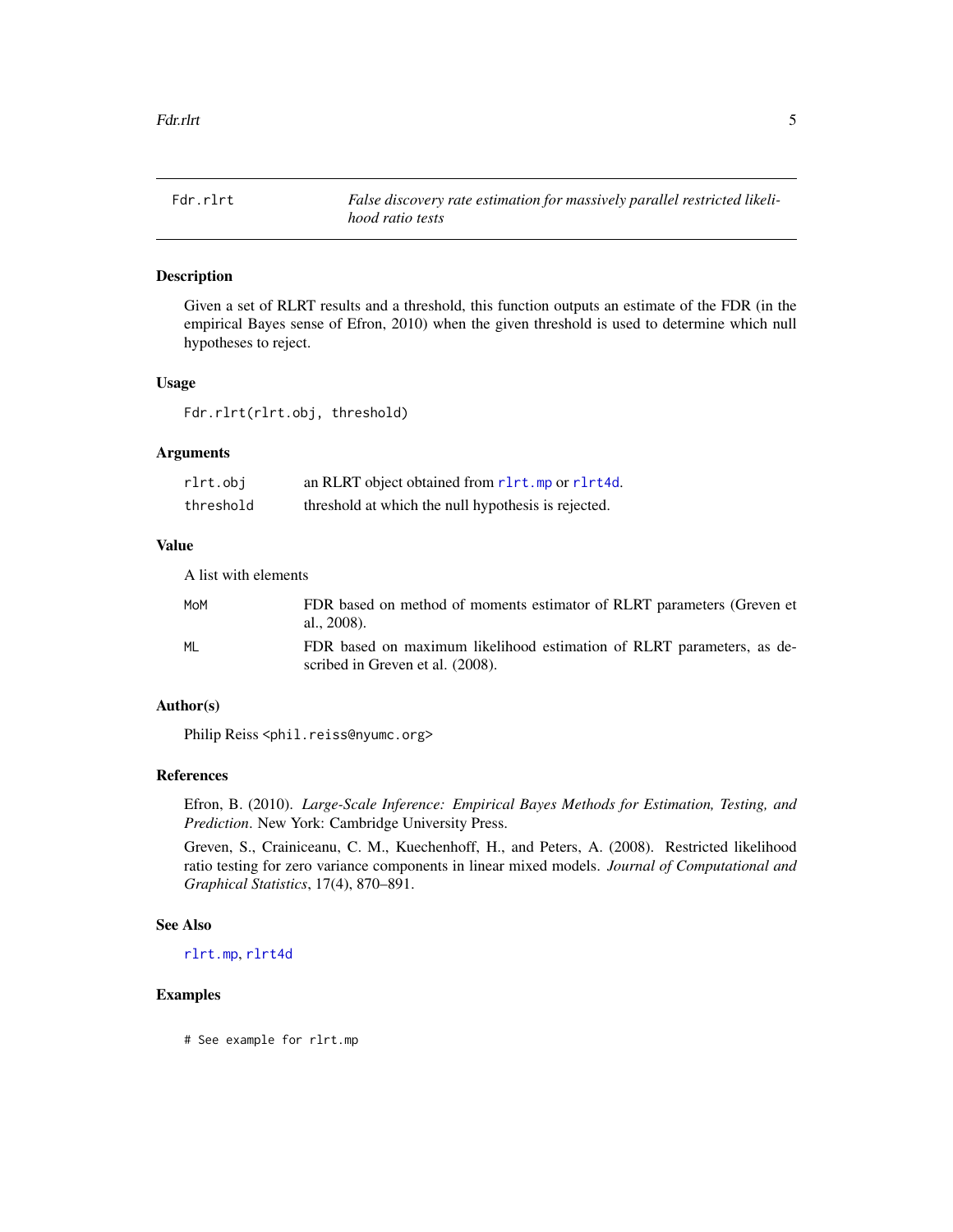This function performs k-means clustering for curve estimates corresponding to each of a 3D grid of points. For example, when scatterplot smoothing is performed at each of a grid of brain voxels as in Reiss et al. (2014), this function can be used to cluster the obtained smooths.

## Usage

```
funkmeans(fdobj, deriv = 1, lambda = 0, ncomp, centers, nstart = 10,
  store.fdobj = TRUE)
```
## Arguments

| fdobj       | a functional data object, of class "fd", defining the set of curves being clustered.                                                                                                                                                         |
|-------------|----------------------------------------------------------------------------------------------------------------------------------------------------------------------------------------------------------------------------------------------|
| deriv       | which derivative of the curves should be clustered. If $\theta$ , the curves themselves<br>are clustered; if 1 (the default), their first derivatives are clustered, a natural way<br>to assign curves of similar shape to the same cluster. |
| lambda      | smoothing parameter for functional PCA as implemented by pca. fd.                                                                                                                                                                            |
| ncomp       | number of functional principal components.                                                                                                                                                                                                   |
| centers     | number of clusters.                                                                                                                                                                                                                          |
| nstart      | number of randomly chosen sets of initial centers used by the kmeans function.                                                                                                                                                               |
| store.fdobj | logical: Should the input fd object be stored in the output? May wish to set to<br>FALSE for large sets of smooths.                                                                                                                          |

## Details

The functional clustering algorithm consists of performing (i) functional principal component analysis of the curve estimates or their derivatives, followed by (ii) k-means clustering of the functional PC scores (Tarpey and Kinateder, 2003).

## Value

An object of class "funkmeans", which is a list with elements:

|            | cluster, centers, withinss, tots, tot.withinss, betweenness, size                                                      |
|------------|------------------------------------------------------------------------------------------------------------------------|
|            | see kmeans.                                                                                                            |
| basis.coef | basis object and coefficient matrix defining the functional data object (see fd)<br>for the curves that are clustered. |
| fpca       | functional principal components object, output by pca. fd.                                                             |
| R2         | proportion of variance explained by the k clusters.                                                                    |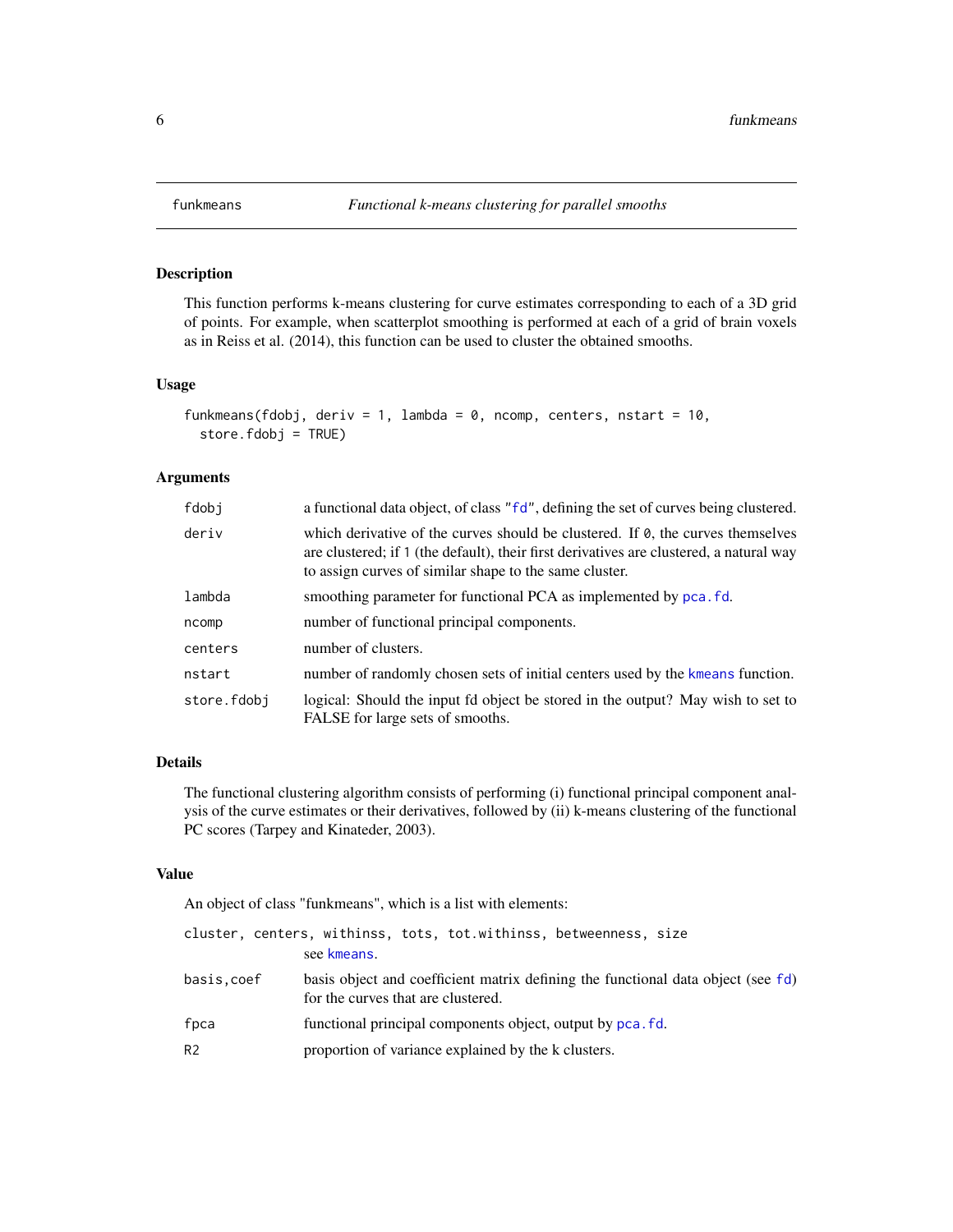#### <span id="page-6-0"></span>funkmeans4d 7

#### Author(s)

Philip Reiss <phil.reiss@nyumc.org>, Lei Huang <huangracer@gmail.com> and Lan Huo

#### References

Alexander-Bloch, A. F., Reiss, P. T., Rapoport, J., McAdams, H., Giedd, J. N., Bullmore, E. T., and Gogtay, N. (2014). Abnormal cortical growth in schizophrenia targets normative modules of synchronized development. *Biological Psychiatry*, in press.

Reiss, P. T., Huang, L., Chen, Y.-H., Huo, L., Tarpey, T., and Mennes, M. (2014). Massively parallel nonparametric regression, with an application to developmental brain mapping. *Journal of Computational and Graphical Statistics*, *Journal of Computational and Graphical Statistics*, 23(1), 232–248.

Tarpey, T., and Kinateder, K. K. J. (2003). Clustering functional data. *Journal of Classification*, 20, 93–114.

## See Also

[funkmeans4d](#page-6-1)

#### Examples

```
data(test)
d4 = \text{test}\x = test$x
semi.obj = semipar4d(d4, \simsf(x), -5:5, data.frame(x = x))
fdobj = extract.fd(semi.obj)
fkmobj = funkmeans4d(fdobj, d4, ncomp=6, centers=3)
```

| funkmeans4d |
|-------------|
|-------------|

<span id="page-6-1"></span>funkmeans4d *Functional k-means clustering for parallel smooths for 4-dimensional data*

#### Description

This is a wrapper function for [funkmeans](#page-5-1) to handle 3D image responses.

#### Usage

```
funkmeans4d(fdobj, arr4d, ...)
```
#### Arguments

| fdobi   | a functional data object, of class "fd", defining the set of curves being clustered.                                                                                                                  |
|---------|-------------------------------------------------------------------------------------------------------------------------------------------------------------------------------------------------------|
| arr4d   | a 4-dimensional array containing the raw data that were smoothed at each point.<br>The first 3 dimensions refer to x, y, and z coordinates and the last dimension<br>corresponds to different images. |
| $\cdot$ | other arguments, passed to funkmeans.                                                                                                                                                                 |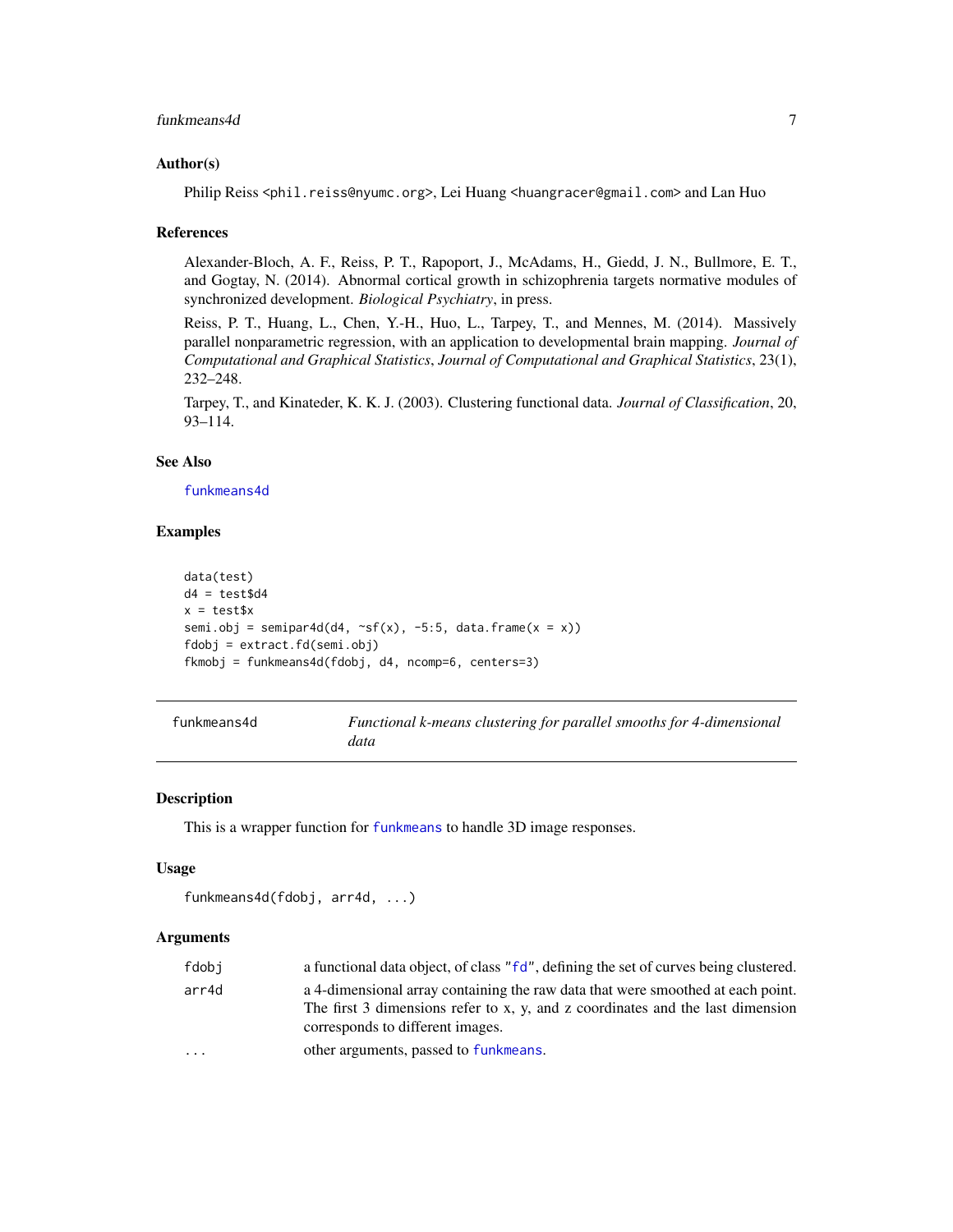## <span id="page-7-0"></span>Value

An object of class "funkmeans4d", which is also of class ["funkmeans"](#page-5-1) but has the additional component arr.cluster: an array, of dimension dim(arr4d)[1:3], giving the cluster memberships.

## Author(s)

Philip Reiss <phil.reiss@nyumc.org>, Lei Huang <huangracer@gmail.com> and Lan Huo

#### See Also

[funkmeans](#page-5-1)

#### Examples

# See example for funkmeans

<span id="page-7-1"></span>lm.mp *Massively parallel linear regression models*

## Description

Efficiently fits  $V$  linear models with a common design matrix, where  $V$  may be very large, e.g., the number of voxels in a brain imaging application.

#### Usage

lm.mp(Y, formula, store.fitted = FALSE)

#### Arguments

| <b>Y</b>     | $n \times V$ outcome matrix.                                                                                    |
|--------------|-----------------------------------------------------------------------------------------------------------------|
| formula      | a formula object such as " $\sim x1 + x2$ ".                                                                    |
| store.fitted | logical: Should the fitted values be stored? For large $V$ , setting this to TRUE may<br>cause memory problems. |

## Value

| coef    | $p \times V$ matrix of coefficient estimates.                |
|---------|--------------------------------------------------------------|
| sigma2  | V-dimensional vector of error variance estimates.            |
| se.coef | $p \times V$ matrix of coefficient standard error estimates. |
| X.      | $n \times p$ common design matrix.                           |
| fitted  | $n \times V$ matrix of fitted values.                        |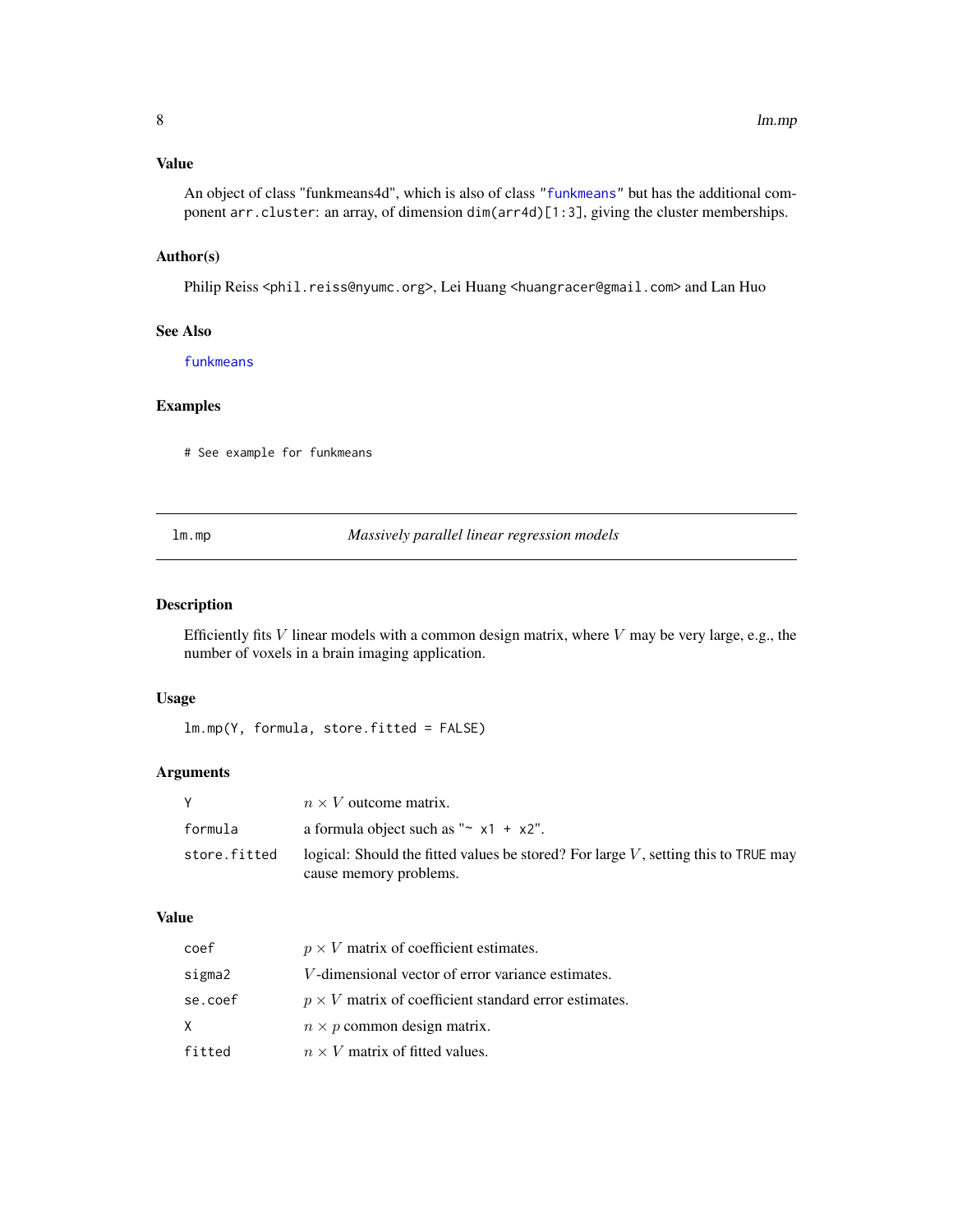#### <span id="page-8-0"></span>lm4d 9

## Author(s)

Philip Reiss <phil.reiss@nyumc.org>, Lei Huang <huangracer@gmail.com>, and Yin-Hsiu Chen <enjoychen0701@gmail.com>

#### See Also

[lm4d](#page-8-1), [summary.lm.mp](#page-26-1)

#### Examples

# Please see example for lm4d

## <span id="page-8-1"></span>lm4d *Voxelwise linear models*

#### Description

This is a wrapper function for  $\text{lm}$ .mp to handle 3D image responses.

#### Usage

```
lm4d(arr4d, formula, store.fitted = FALSE)
```
## Arguments

arr4d a 4-dimensional response array, where the first 3 dimensions refer to spatial coordinates and the last dimension corresponds to different images. formula, store.fitted see [lm.mp](#page-7-1).

#### Value

An object of class " $lmmp$ ", with two changes. (1) If store. fitted = TRUE, the fitted values are given as a 4-dimensional array. (2) A call component is included.

## Author(s)

Lei Huang <huangracer@gmail.com>, Yin-Hsiu Chen <enjoychen0701@gmail.com>, and Philip Reiss <phil.reiss@nyumc.org>

## See Also

[lm.mp](#page-7-1)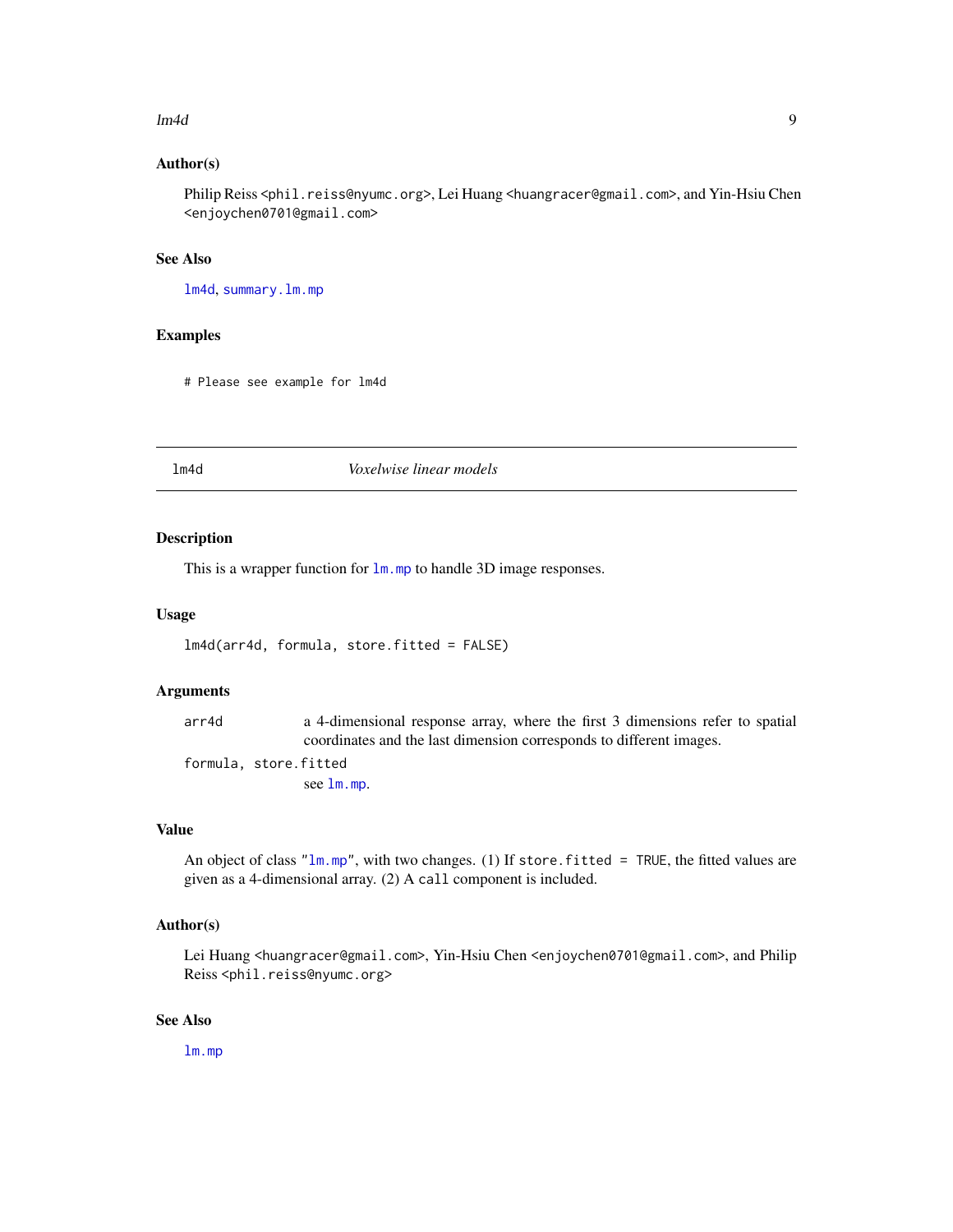## Examples

```
data(test)
d4 = test$d4
x = \text{test}\lmobj = lm4d(d4, \sim x)# Convert d4 to a matrix, and confirm that lm.mp() gives the same results as lm4d()
d4.2 = d4dim(d4.2) = c(pred(dim(d4)[1:3]), dim(d4)[4])Y = t(d4.2)lmobj2 = lm.mp(Y, \sim x)all.equal(lmobj$coef, lmobj2$coef)
```
## <span id="page-9-1"></span>nii2R *NIfTI-to-R conversion*

#### Description

Reads in a NIfTI (.nii) file and puts the data in a 4-dimensional array.

#### Usage

```
nii2R(niifilename, which.vols = NULL, savename = NULL, remove.zero = TRUE,
 maskname = NULL, ind = NULL, ind.auto = TRUE, coord = NULL)
```
## Arguments

| niifilename   | the path for the .nii file.                                                                                                                                                                                                                        |
|---------------|----------------------------------------------------------------------------------------------------------------------------------------------------------------------------------------------------------------------------------------------------|
| which.vols    | which volumes (images) to include. In terms of the 4D array, this refers to sub-<br>setting in the fourth dimension. If NULL (the default), all volumes are included.                                                                              |
| savename      | if non-NULL, the name of the .RData file to which the 4D array will be saved.                                                                                                                                                                      |
| remove.zero   | optional when maskname is not provided. If TRUE, a binary array indicating the<br>voxels with nonzero measures based on the first three dimension of the nii file<br>will be provided. If FALSE, a 3D array with TRUE everywhere will be provided. |
| maskname      | name of a nii file providing a "mask", a 3D binary array indicating which voxels<br>to include.                                                                                                                                                    |
| ind, ind.auto | ind is an optional list saying which indices (which slices of the image) to include<br>in each of the three dimensions. If NULL, this will be all slices with nonzero data<br>if ind. auto $=$ TRUE, and all slices otherwise.                     |
| coord         | coordinates of the first three dimensions of the 4D array created.                                                                                                                                                                                 |

## Value

a 4-dimensional array.

<span id="page-9-0"></span>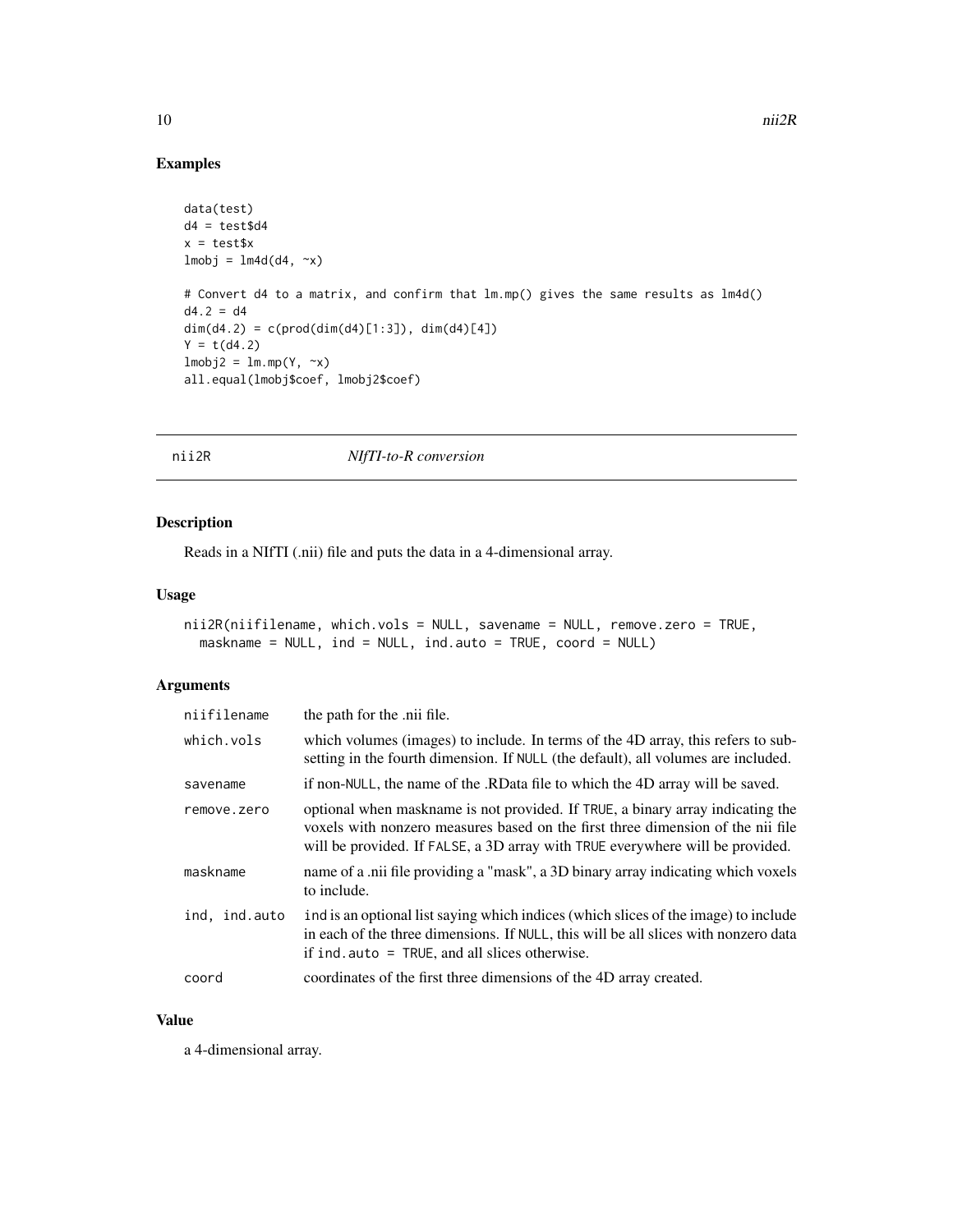#### <span id="page-10-0"></span>permF.mp 11

#### Author(s)

Lei Huang <huangracer@gmail.com>, Philip Reiss <phil.reiss@nyumc.org> and Rong Jiao <jiaorong007@gmail.com>

#### See Also

[R2nii](#page-16-1)

<span id="page-10-1"></span>permF.mp *Permutation F-tests for massively parallel linear models*

#### Description

Performs permutation F-tests for parallel linear models with a common design matrix. Currently restricted to testing with the intercept-only model as the null hypothesis. The permutation method controls the familywise error rate (FWER) at a desired level; see Details.

#### Usage

permF.mp(formula, nperm = 499, alpha =  $0.05$ , report.every = 50)

## Arguments

| formula      | a formula such as "Y ~ X", where Y is an $n \times V$ response matrix and X is an<br>$n \times p$ design matrix common to all V models. |  |
|--------------|-----------------------------------------------------------------------------------------------------------------------------------------|--|
| nperm        | number of permutations.                                                                                                                 |  |
| alpha        | level at which to control the FWER.                                                                                                     |  |
| report.every | parameter controlling how often to report the number of permutations performed;<br>by default, every 50.                                |  |

## Details

The observed F-statistics are referred to a permutation distribution of the maximum F-statistic over all  $V$  tests. This is a standard approach to FWER control in neuroimaging (Nichols and Holmes, 2001).

#### Value

| maxF.perm | maximal F-statistics obtained from each of the permuted data sets. |
|-----------|--------------------------------------------------------------------|
| F.obs     | the observed F-statistics.                                         |
| threshold | critical value obtained from the permutations.                     |
| pvalue    | adjusted (familywise error rate-controlling) p-values.             |

## Author(s)

Philip Reiss <phil.reiss@nyumc.org> and Lei Huang <huangracer@gmail.com>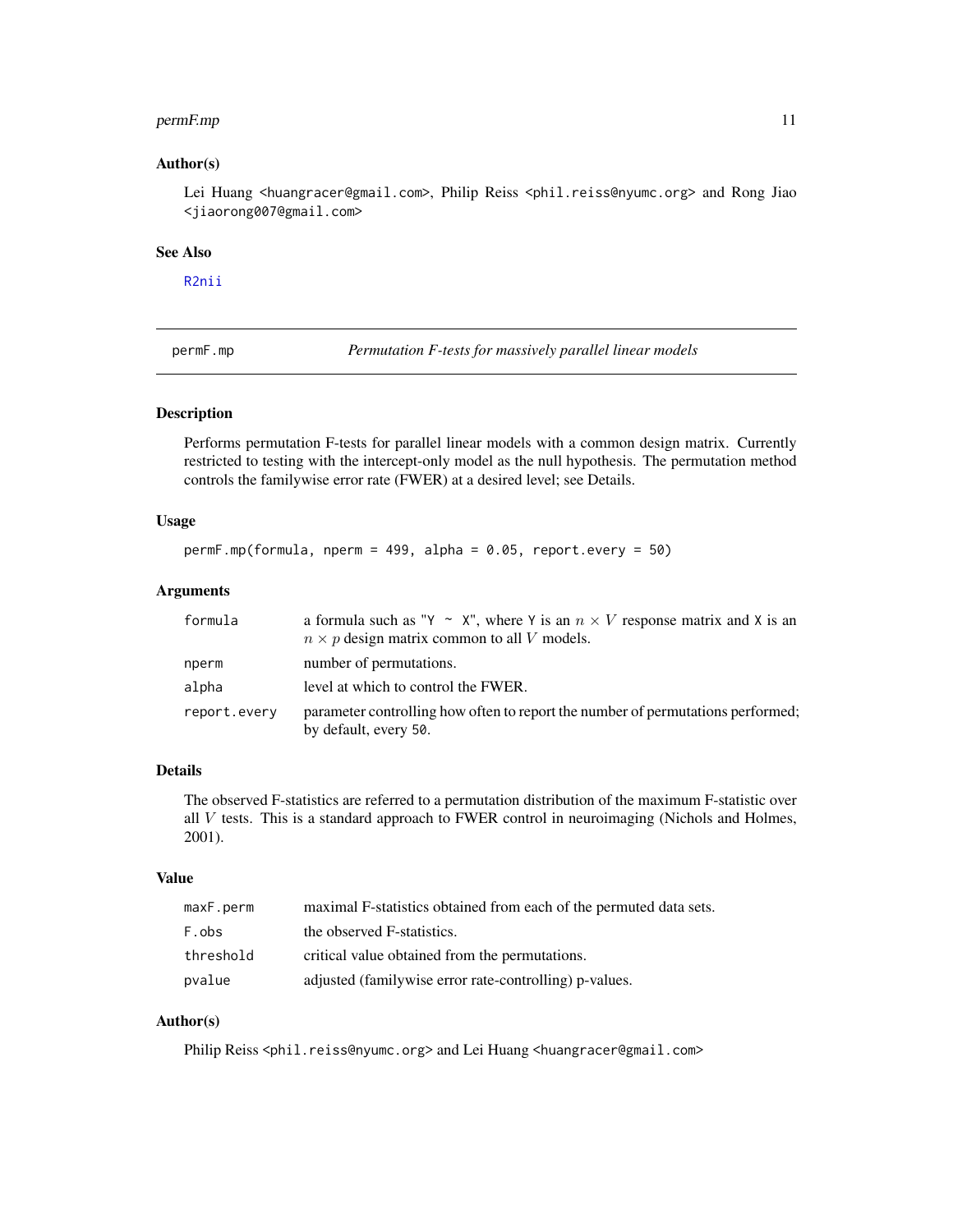## <span id="page-11-0"></span>References

Nichols, T. E., and Holmes, A. P. (2001). Nonparametric permutation tests for functional neuroimaging: a primer with examples. *Human Brain Mapping*, 15, 1–25.

#### See Also

[F.mp](#page-3-1)

## Examples

```
Y = matrix(rnorm(6000), nrow=20)
X = rnorm(20)t3 = permF.mp(Y<sup>2</sup>X)
```
plot.funkmeans *Plotting of k-means clustering results for massively parallel smooths*

## Description

Visualization of functional k-means clustering as implemented by [funkmeans](#page-5-1).

#### Usage

```
## S3 method for class 'funkmeans'
plot(x, fdobj = NULL, deriv = 0,ncluster = nrow(x$centers), new.array = TRUE, mfrow = NULL,
 colvec = NULL, cex.mtext = 0.7, xlabs = "", ylabs = "", titles = "",
  ...)
```
#### Arguments

| $\mathsf{x}$ | a functional k-means clustering object obtained from funkmeans.                                                                                                                                                            |
|--------------|----------------------------------------------------------------------------------------------------------------------------------------------------------------------------------------------------------------------------|
| fdobi        | a functional data object, of class "fd", defining the set of curves being clustered.<br>By default, this is taken to be x\$fdobj; but if the latter is NULL, fdobj must be<br>specified. See the two cases in the example. |
| deriv        | which derivative to display in the plots, which show 30 randomly selected curves,<br>along with the cluster center, from each cluster. By default, the "0th derivative"<br>is used (i.e., the curves themselves).          |
| ncluster     | number of clusters to display. By default, all are displayed.                                                                                                                                                              |
| new.array    | logical: if TRUE, plots will be displayed in an array whose dimensions are set by<br>the mfrow argument.                                                                                                                   |
| mfrow        | a vector of length 2 giving the numbers of rows and columns for the array of<br>plots. By default, the number of rows will exceed the number of columns by 0<br>or 1, depending on ncluster.                               |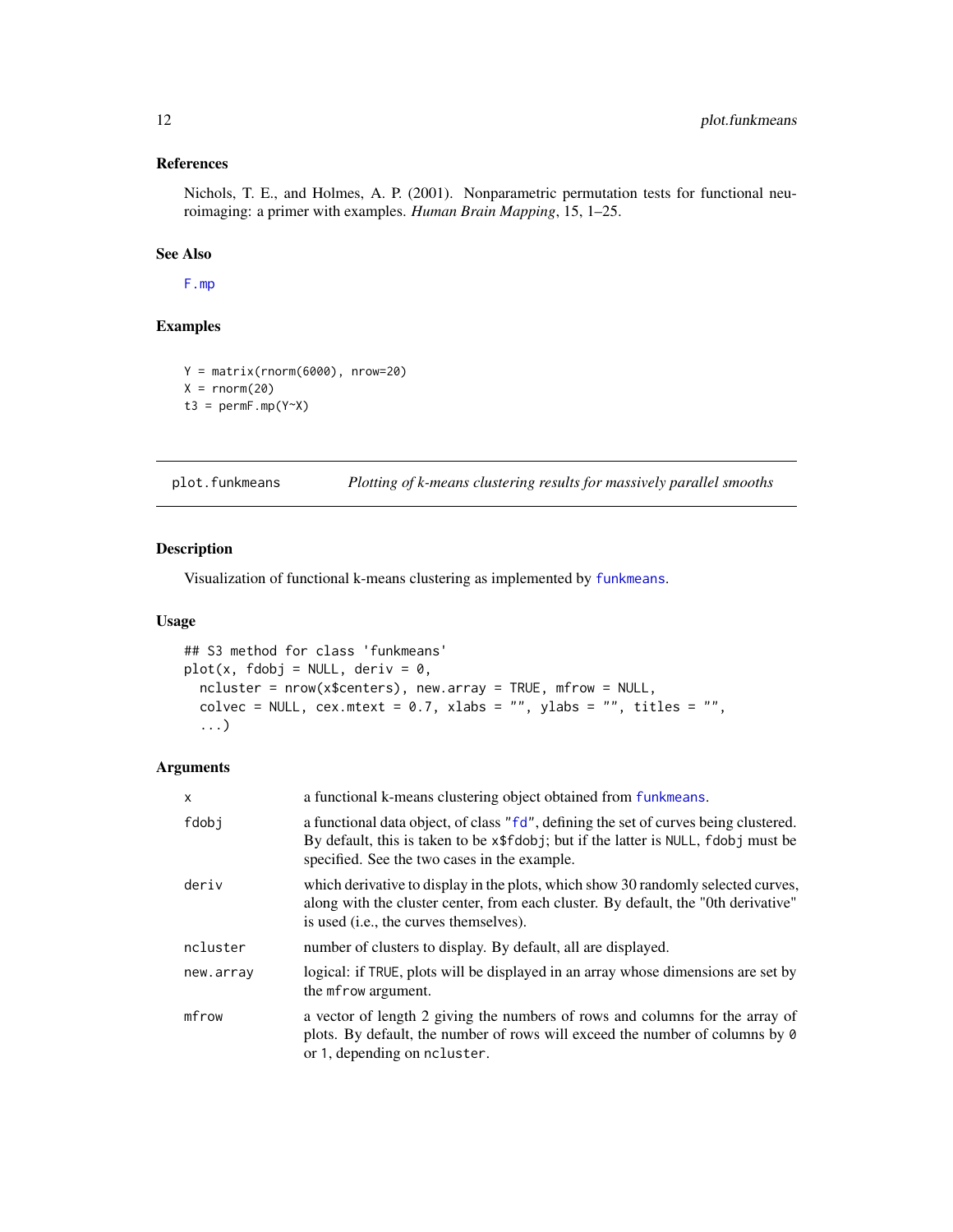#### <span id="page-12-0"></span>plot.rlrt4d 13

| colvec                             | a vector of colors for the clusters. By default, this is set to the first no eluster ele-<br>ments of c("dodgerblue", "green", "red", "orange", "yellow", "orchid",<br>"brown", "grey", "purple"), if ncluster $\leq$ 9.                                   |
|------------------------------------|------------------------------------------------------------------------------------------------------------------------------------------------------------------------------------------------------------------------------------------------------------|
| cex.mtext                          | magnification for meet command to display the size of each cluster above the<br>corresponding subfigure.                                                                                                                                                   |
| xlabs, ylabs, titles<br>$\ddots$ . | ??????NULL or a character vector of length 1 or no uster, specifying titles (x<br>axis, y axis, overall titles) for each cluster. If vector's length equals 1, each<br>cluster plot has the same title. By default, it's NULL<br>arguments passed to plot. |
|                                    |                                                                                                                                                                                                                                                            |

## Author(s)

Yin-Hsiu Chen <enjoychen0701@gmail.com>, Philip Reiss <phil.reiss@nyumc.org>, Lan Huo, and Ruixin Tan

## See Also

[funkmeans](#page-5-1)

## Examples

```
data(test)
d4 = \text{test}\x = test$x
semi.obj = semipar4d(d4, formula = \simsf(x), data = data.frame(x = x), lsp=-5:5)
myfdobj = extract.fd(semi.obj)
# Case 1: fd object is stored in funkmeans object...
fkmobj = funkmeans(myfdobj, ncomp = 8, centers = 6)
plot(fkmobj)
# Case 2: fd object is not stored...
fkmobj = funkmeans(myfdobj, ncomp = 8, centers = 6, store.fdobj=FALSE)
plot(fkmobj, myfdobj)
```
<span id="page-12-1"></span>plot.rlrt4d *Display cross-sections of voxelwise RLRT results*

## Description

Plots slices of the 3D array representing a set of voxelwise RLRT results.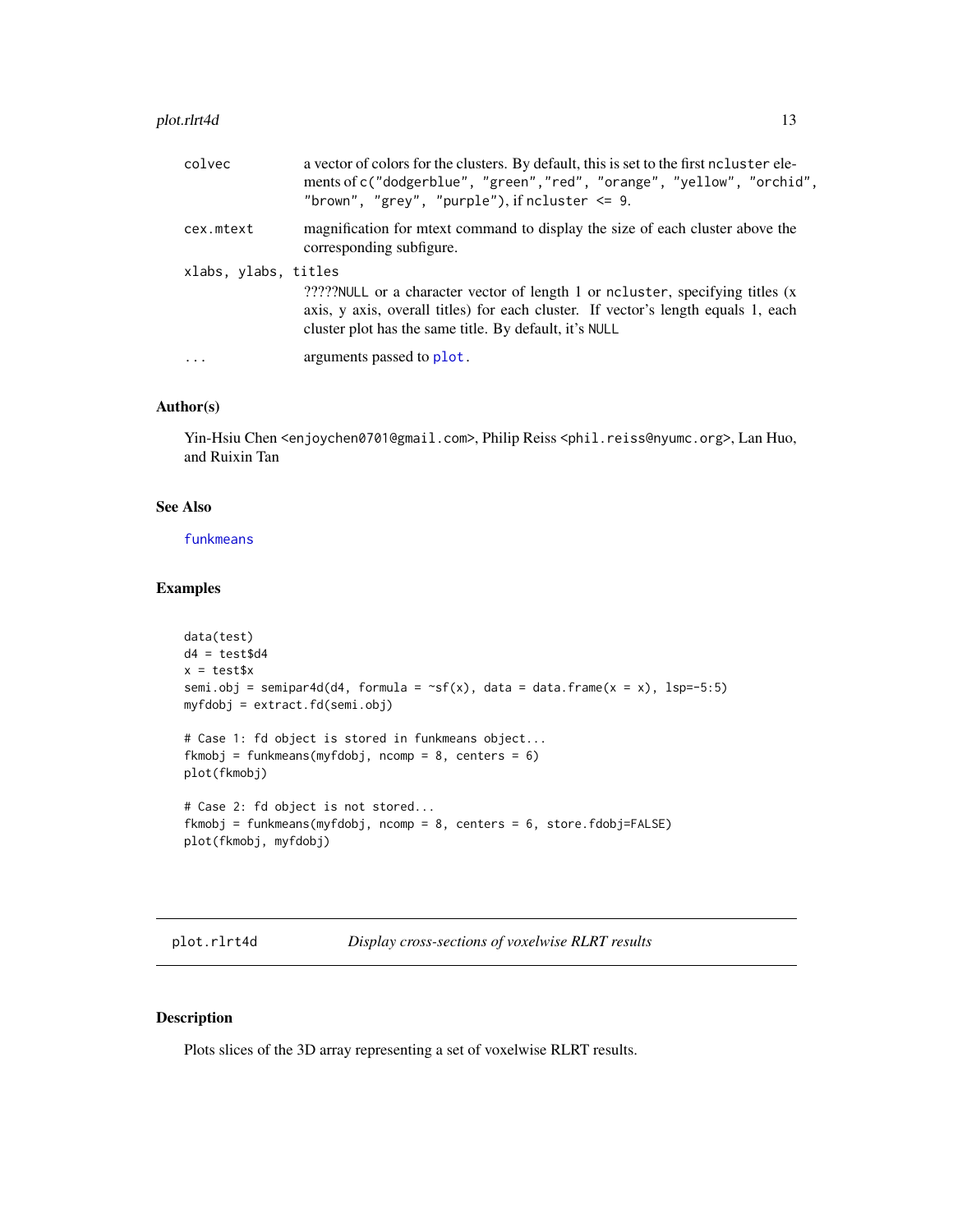## Usage

```
## S3 method for class 'rlrt4d'
plot(x, array4d, disp = c("stat", "p", "fdr", "pwdf"),titl = NULL, slices = NULL, colbar = TRUE,
  col.inage = shape::femmecol(100)[100:1], neglog10 = FALSE,threshold = NULL, mar = c(2, 2, 2, 2), digit = 2, nrow = NULL, ...)
```
## Arguments

| X         | a voxelwise RLRT object as produced by r1rt4d.                                                                                        |  |
|-----------|---------------------------------------------------------------------------------------------------------------------------------------|--|
| array4d   | the 4D array on which the voxelwise RLRT was performed.                                                                               |  |
| disp      | values from the RLRT object to be displayed: either RLRT statistics, p-values,<br>or FDR values.                                      |  |
| titl      | title of the panel.                                                                                                                   |  |
| slices    | indices of the slice(s) to be displayed.                                                                                              |  |
| colbar    | logical: Should a color bar be included?                                                                                              |  |
| col.image | color scheme for the color bar, as generated by rainbow, heat.colors, etc.                                                            |  |
| neglog10  | logical; if TRUE, negative base 10 logarithm (of the quantity specified by disp)<br>is displayed.                                     |  |
| threshold | the upper limit of the values to be plotted. All larger values will be replaced by<br>the threshold value.                            |  |
| mar       | A numerical vector of the form c(bottom, left, top, right) specifying the number<br>of lines of margin on the four sides of the plot. |  |
| digit     | number of significant digits in labels.                                                                                               |  |
| nrow      | number of rows on the plot.                                                                                                           |  |
| $\cdots$  | arguments passed to plot.                                                                                                             |  |
|           |                                                                                                                                       |  |

## Author(s)

Lei Huang <huangracer@gmail.com>, Philip Reiss <phil.reiss@nyumc.org> and Lan Huo

## See Also

[rlrt4d](#page-20-1)

## Examples

# Please see the example for rlrt4d

<span id="page-13-0"></span>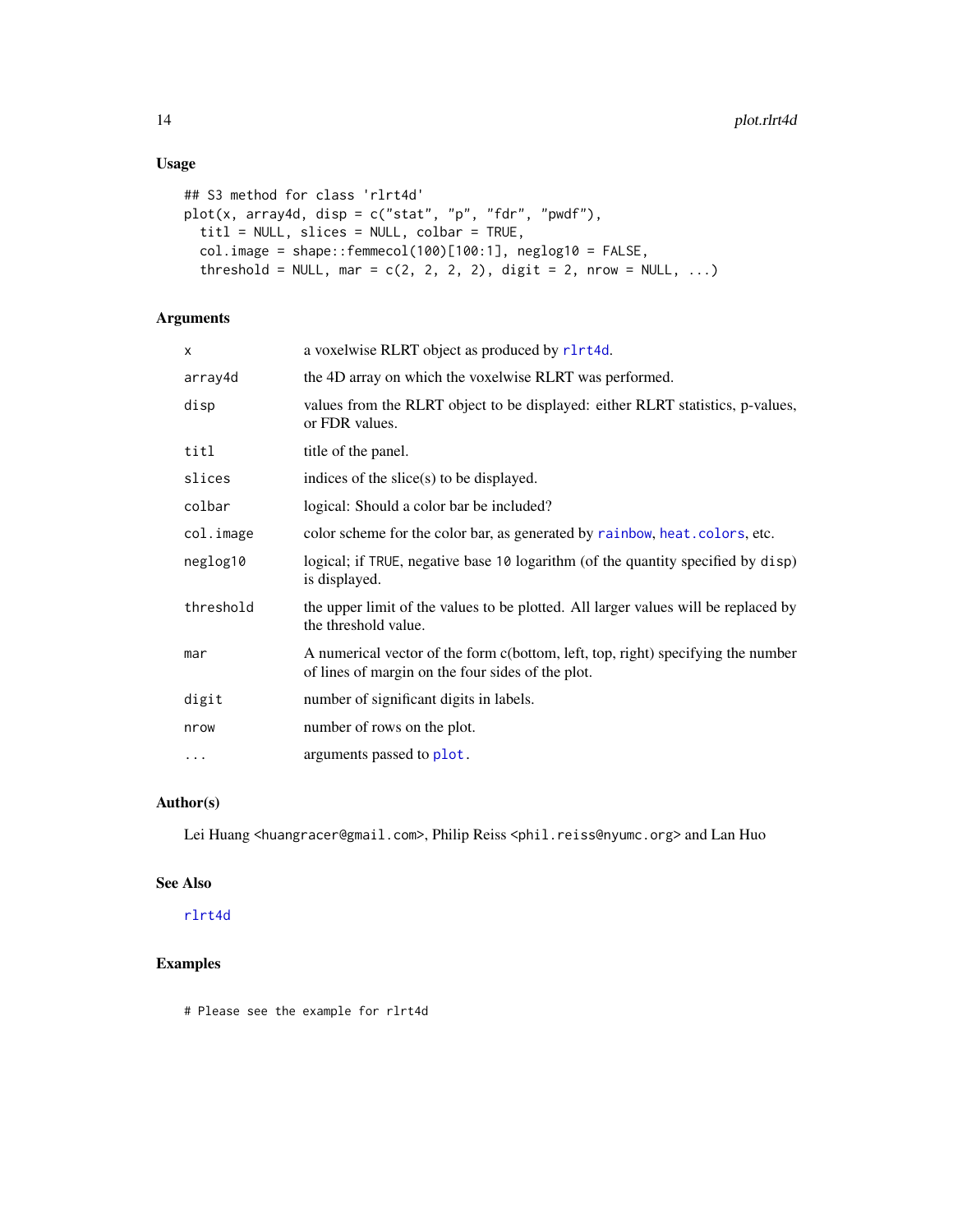<span id="page-14-0"></span>

Given a massively parallel smoothing object produced by [semipar.mp](#page-23-1), the function plots the fitted smooth(s) for a given point (e.g., at a given voxel).

#### Usage

```
## S3 method for class 'semipar.mp'
plot(x, Y, arr.ind = NULL, which.vox = NULL,which.smooth = NULL, coverage = 0.95, length.new = 100, ylim = NULL,
 ylab = NULL, ...)
```
## Arguments

| X            | an object of class "semipar.mp".                                                                                                                                                                     |  |
|--------------|------------------------------------------------------------------------------------------------------------------------------------------------------------------------------------------------------|--|
| Y            | an $n \times V$ outcome matrix.                                                                                                                                                                      |  |
| arr.ind      | a 3-element vector specifying the element of the 3-dimensional array of loca-<br>tions (e.g., voxels) for which plotting is desired. If NULL, which vox must be<br>specified.                        |  |
| which.vox    | the index of the voxel to be plotted. If NULL, arr. ind must be specified.                                                                                                                           |  |
| which.smooth | the index of the smooth term of which the confidence interval plot is to be dis-<br>played. The default value is NULL which refers to displaying the plots for all the<br>smooth terms in the model. |  |
| coverage     | the confidence level of the pointwise confidence intervals in the plot.                                                                                                                              |  |
| length.new   | length of the vector of ordered variables with which to predict.                                                                                                                                     |  |
| ylim, ylab,  | arguments to be passed to plot.                                                                                                                                                                      |  |
| $\cdots$     | arguments to be passed to plot.                                                                                                                                                                      |  |

## Author(s)

Yin-Hsiu Chen <enjoychen0701@gmail.com>, Philip Reiss <phil.reiss@nyumc.org>, and Lan Huo

## Examples

```
n < -32Ys \le matrix(0, n, 5)
for(i in 1:n) Ys[i,]<--2:2+rnorm(5, i^2, i^0.5)+sin(i)
x1 \leftarrow \text{rnorm}(n, \emptyset, 5)x2 <- 1:n+runif(n, 1, 20)
semipar.obj <- semipar.mp(~x1+sf(x2,k=10),Y=Ys,lsp=seq(5,50,,30))
plot(semipar.obj, Y=Ys, which.vox=2)
```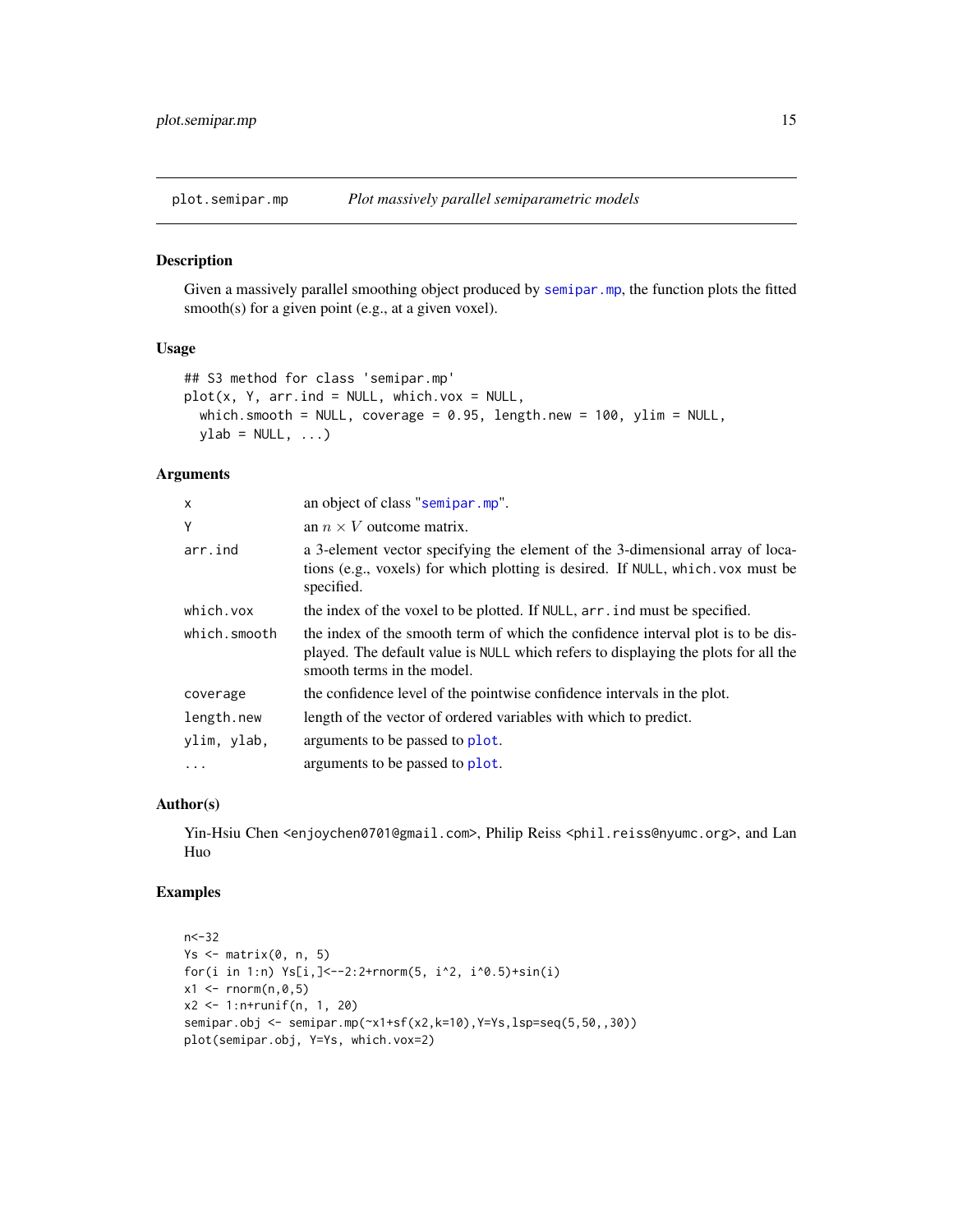<span id="page-15-1"></span><span id="page-15-0"></span>

Fits a possibly very large number of models, with common design matrix, by quadratically penalized least squares, with identifiability constraints imposed. This function serves as the fitting engine for [semipar.mp](#page-23-1).

## Usage

```
qplsc.mp(Y, modmat, penmat, constr.list = NULL, lsp, nulldim = NULL,
  store.reml = FALSE, store.fitted = FALSE)
```
## Arguments

| Y            | an $n \times V$ response matrix (V refers to number of models fitted in parallel, e.g.,<br>voxels in neuroimaging applications).                                                                                                                                                       |  |
|--------------|----------------------------------------------------------------------------------------------------------------------------------------------------------------------------------------------------------------------------------------------------------------------------------------|--|
| modmat       | model matrix, e.g., a matrix of B-spline basis functions.                                                                                                                                                                                                                              |  |
| penmat       | penalty matrix.                                                                                                                                                                                                                                                                        |  |
| constr.list  | a list of length equal to number of constraints to be imposed, containing infor-<br>mation for reparametization to an unconstrained optimization. Attribute 'C' is<br>the constraint matrix, and 'start' and 'end' refer to the corresponding column<br>positions of the model matrix. |  |
| lsp          | vector of candidate tuning parameters $(\log(\lambda))$ .                                                                                                                                                                                                                              |  |
| nulldim      | null space dimension, ordinarily equal to the order of the derivative penalty.                                                                                                                                                                                                         |  |
| store.reml   | logical: should the pointwise REML criterion at each grid point be included in<br>the output? FALSE by default, as this output can be very large.                                                                                                                                      |  |
| store.fitted | logical: should the fitted values be included in the output? FALSE by default.                                                                                                                                                                                                         |  |

#### Value

An object of class "qplsc.mp", which is a list with elements:

| fitted           | fitted value matrix, if store, $fitted = TRUE$ .                                                    |  |
|------------------|-----------------------------------------------------------------------------------------------------|--|
| edf              | matrix giving the effective degrees of freedom per parameter, as in Wood (2004),<br>for each model. |  |
| pwdf             | vector of point-wise degrees of freedom, equal to the column sums of edf.                           |  |
| pwlsp            | vector of point-wise log smoothing parameters.                                                      |  |
| coef             | matrix of coefficients.                                                                             |  |
| rem <sub>l</sub> | matrix giving the point-wise REML criterion at each grid point, if store reml = TRUE.               |  |
| modmat           | model matrix.                                                                                       |  |
| penmat           | penalty matrix.                                                                                     |  |
|                  |                                                                                                     |  |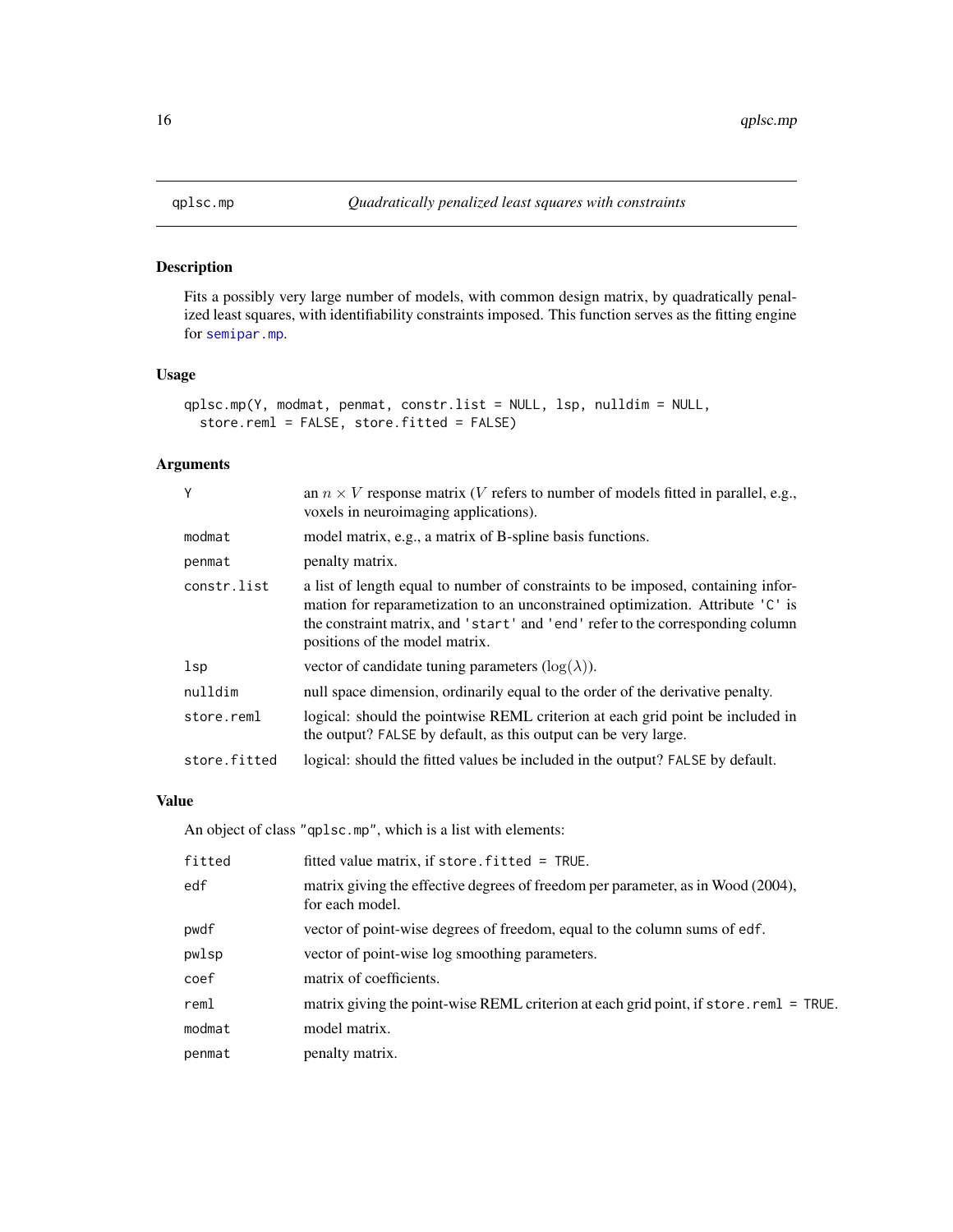#### <span id="page-16-0"></span>R2nii 17

| RinvU  | $R^{-1}U$ , as in Reiss et al. (2014); this and tau are used for plotting. |
|--------|----------------------------------------------------------------------------|
| tau    | singular values of $R^{-T}PR^{-1}$ , as in Reiss et al. (2014).            |
| sigma2 | vector of variance estimates.                                              |
| ttu    | matrix for transformation to an unconstrained problem.                     |

## Author(s)

Lei Huang <huangracer@gmail.com>, Yin-Hsiu Chen <enjoychen0701@gmail.com>, and Philip Reiss <phil.reiss@nyumc.org>

## References

Reiss, P. T., Huang, L., Chen, Y.-H., Huo, L., Tarpey, T., and Mennes, M. (2014). Massively parallel nonparametric regression, with an application to developmental brain mapping. *Journal of Computational and Graphical Statistics*, *Journal of Computational and Graphical Statistics*, 23(1), 232–248.

Wood, S. N. (2004). Stable and efficient multiple smoothing parameter estimation for generalized additive models. *Journal of the American Statistical Association*, 99, 673–686.

## Examples

## see semipar.mp

<span id="page-16-1"></span>

R2nii *Save data to a NIfTI file*

## Description

This function can be used to output the results of voxelwise RLRT or smoothing.

#### Usage

R2nii(arr, name.nii)

## Arguments

| arr      | a 3D or 4D array containing data to be saved. |
|----------|-----------------------------------------------|
| name.nii | filename, excluding the .nii extension.       |

## Value

None; a NIfTI file is created.

## Author(s)

Lei Huang <huangracer@gmail.com>, Philip Reiss <phil.reiss@nyumc.org> and Rong Jiao <jiaorong007@gmail.com>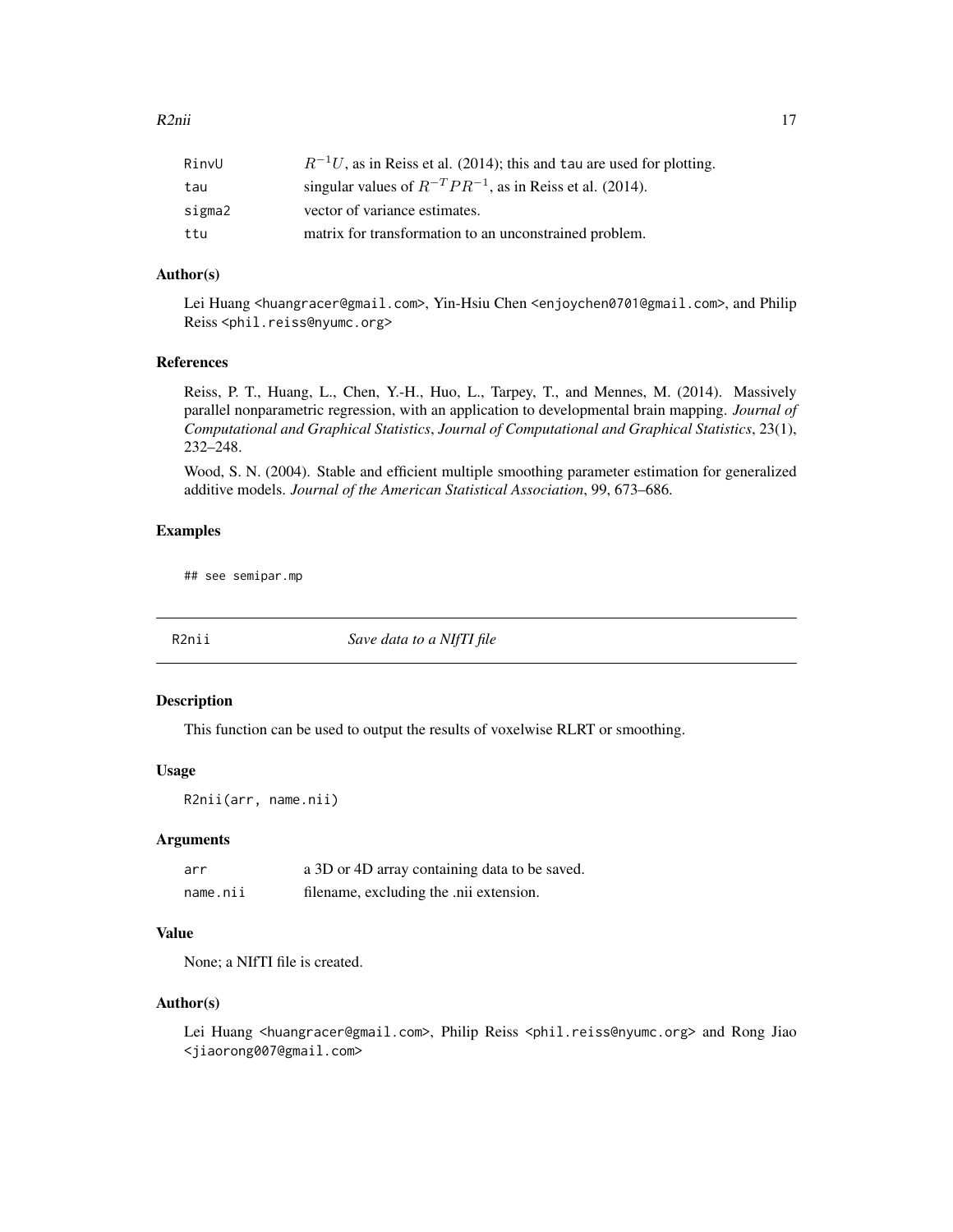## See Also

[nii2R](#page-9-1)

## <span id="page-17-1"></span>rlrt.mp *Massively parallel restricted likelihood ratio tests*

## Description

Conducts a possibly very large number of restricted likelihood ratio tests (Crainiceanu and Ruppert, 2004), with common design matrix, for a polynomial null against a smooth alternative.

## Usage

```
rlrt.mp(Y, x = NULL, loginvsp, nbasis = 15, norder = 4, nulldim = NULL,evalarg = NULL, get.df = FALSE, B = NULL, P = NULL)
```
## Arguments

| Y        | ordinarily, an $n \times V$ outcome matrix, where V is the number of hypotheses<br>(in brain imaging applications, the number of voxels). Can also be given by an<br>object of class "fd". |
|----------|--------------------------------------------------------------------------------------------------------------------------------------------------------------------------------------------|
| X        | a vector or matrix of covariates.                                                                                                                                                          |
| loginvsp | a grid of candidate values of the log inverse smoothing parameter.                                                                                                                         |
| nbasis   | number of B-spline basis functions.                                                                                                                                                        |
| norder   | order of B-splines.                                                                                                                                                                        |
| nulldim  | dimension of the null space of the penalty.                                                                                                                                                |
| evalarg  | if Y is of class "fd", the argument values at which the functions are evaluated.                                                                                                           |
| get.df   | logical: Should the effective df of the smooth at each point be obtained?                                                                                                                  |
| B        | evaluation matrix of the B-spline basis functions.                                                                                                                                         |
| P        | penalty matrix.                                                                                                                                                                            |
|          |                                                                                                                                                                                            |

## Details

The RLRsim package of Scheipl et al. (2008) is used to simulate the common null distribution of the RLRT statistics.

## Value

A list with components

| table | matrix of log restricted likelihood ratio values at each grid point, for each test.                            |
|-------|----------------------------------------------------------------------------------------------------------------|
| stat  | RLRT statistics, i.e., the supremum of the values in table for each test.                                      |
| logsp | log smoothing parameter at which the supremum of the restricted likelihood<br>ratio is attained for each test. |

<span id="page-17-0"></span>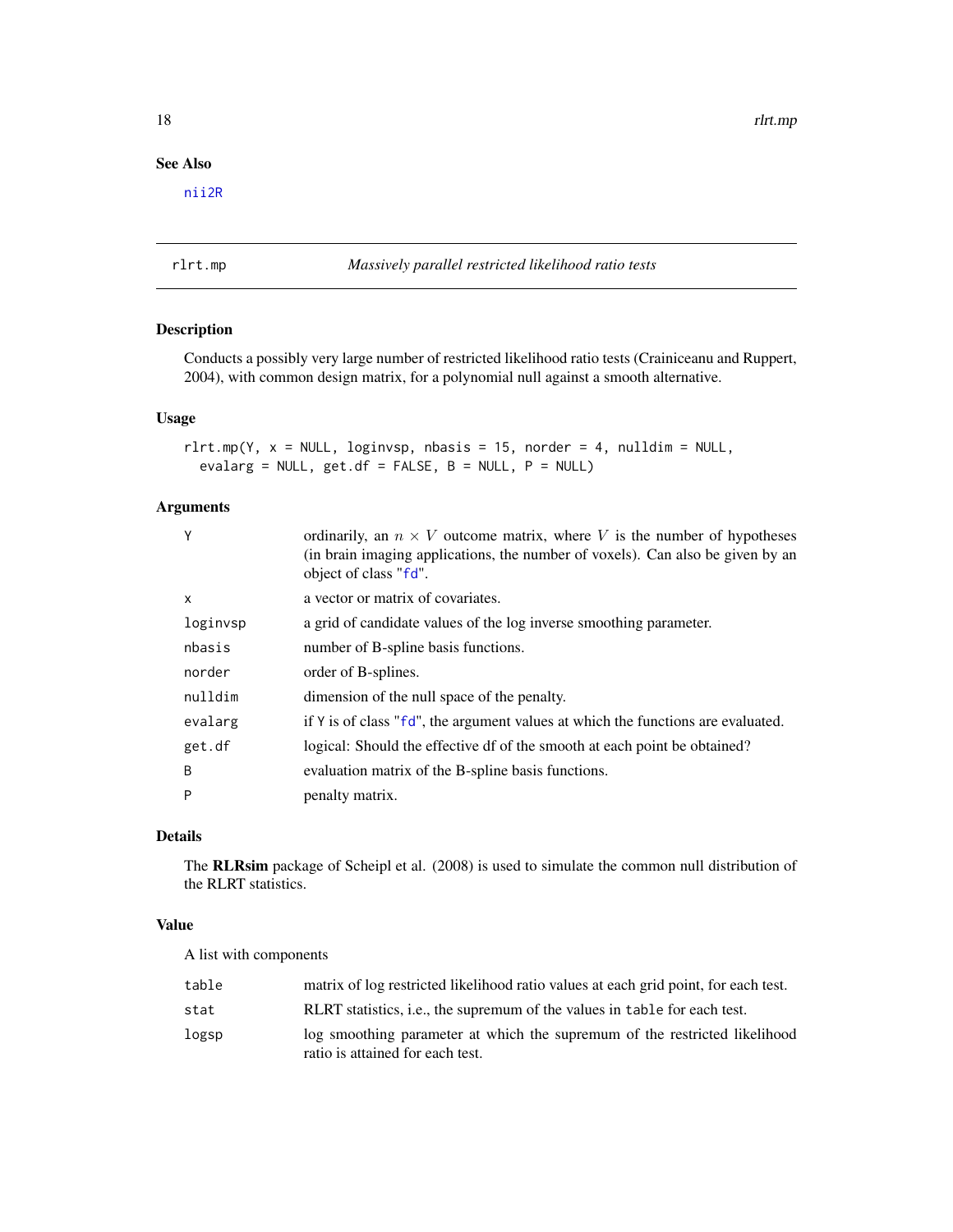#### <span id="page-18-0"></span>rlrt.mp.fit 19

| df     | if get. $df = TRUE$ , the effective degrees of freedom corresponding to the log<br>smoothing parameter values in logsp. |
|--------|-------------------------------------------------------------------------------------------------------------------------|
| sim    | values simulated from the null distribution of the restricted likelihood ratio statis-<br>tic.                          |
| pvalue | p-values for the RLRT statistics.                                                                                       |
| fdr    | Benjamini-Hochberg false discovery rates corresponding to the above p-values.                                           |
| cal1   | the call to the function.                                                                                               |

## Author(s)

Lei Huang <huangracer@gmail.com> and Philip Reiss <phil.reiss@nyumc.org>

#### References

Crainiceanu, C. M., and Ruppert, D. (2004). Likelihood ratio tests in linear mixed models with one variance component. *Journal of the Royal Statistical Society, Series B*, 66(1), 165–185.

Reiss, P. T., Huang, L., Chen, Y.-H., Huo, L., Tarpey, T., and Mennes, M. (2014). Massively parallel nonparametric regression, with an application to developmental brain mapping. *Journal of Computational and Graphical Statistics*, *Journal of Computational and Graphical Statistics*, 23(1), 232–248.

Scheipl, F., Greven, S. and Kuechenhoff, H. (2008). Size and power of tests for a zero random effect variance or polynomial regression in additive and linear mixed models. *Computational Statistics & Data Analysis*, 52(7), 3283–3299.

#### See Also

[rlrt4d](#page-20-1), and [Fdr.rlrt](#page-4-1) for a more sophisticated false discovery rate procedure.

#### Examples

```
Y = matrix(rnorm(6000), nrow=20)
x = rnorm(20)t4 = r lrt.mp(Y, x, loginvsp = -22:0)f4 = Fdr.rlrt(t4, 6)
```
rlrt.mp.fit *Massively parallel restricted likelihood ratio tests (internal)*

## Description

Conducts a possibly very large number of restricted likelihood ratio tests (Crainiceanu and Ruppert, 2004), with specified random-effects design matrix and fixed-effects design matrix, for a polynomial null against a smooth alternative.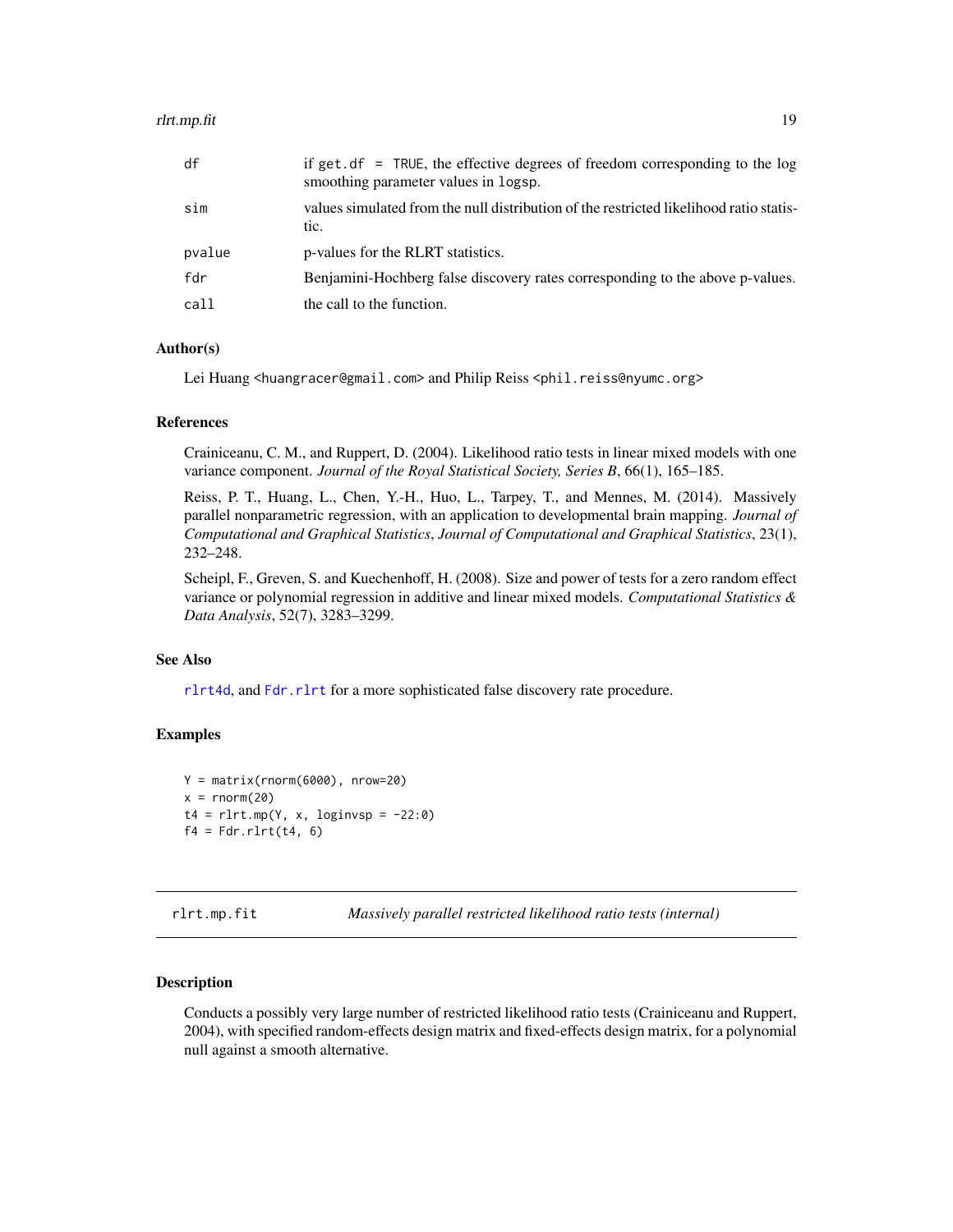## Usage

rlrt.mp.fit(Y, X, Z, loginvsp, evalarg = NULL, get.df = FALSE)

#### Arguments

| Y        | ordinarily, an $n \times V$ outcome matrix, where V is the number of hypotheses (in<br>brain imaging applications, the number of voxels |
|----------|-----------------------------------------------------------------------------------------------------------------------------------------|
| $\times$ | the fixed-effects design matrix.                                                                                                        |
| Z        | the random-effects design matrix.                                                                                                       |
| loginvsp | a grid of candidate values of the log inverse smoothing parameter.                                                                      |
| evalarg  | if Y is of class "fd", the argument values at which the functions are evaluated.                                                        |
| get.df   | logical: Should the effective df of the smooth at each point be obtained?                                                               |

## Details

The RLRsim package of Scheipl et al. (2008) is used to simulate the common null distribution of the RLRT statistics.

## Value

A list with components

| table  | matrix of log restricted likelihood ratio values at each grid point, for each test.                                     |
|--------|-------------------------------------------------------------------------------------------------------------------------|
| stat   | RLRT statistics, i.e., the supremum of the values in table for each test.                                               |
| logsp  | log smoothing parameter at which the supremum of the restricted likelihood<br>ratio is attained for each test.          |
| df     | if get. $df = TRUE$ , the effective degrees of freedom corresponding to the log<br>smoothing parameter values in logsp. |
| sim    | values simulated from the null distribution of the restricted likelihood ratio statis-<br>tic.                          |
| pvalue | p-values for the RLRT statistics.                                                                                       |
| fdr    | Benjamini-Hochberg false discovery rates corresponding to the above p-values.                                           |
| call   | the call to the function.                                                                                               |

#### Author(s)

Lei Huang <huangracer@gmail.com> and Philip Reiss <phil.reiss@nyumc.org>

#### References

Crainiceanu, C. M., and Ruppert, D. (2004). Likelihood ratio tests in linear mixed models with one variance component. *Journal of the Royal Statistical Society, Series B*, 66(1), 165–185.

Scheipl, F., Greven, S. and Kuechenhoff, H. (2008). Size and power of tests for a zero random effect variance or polynomial regression in additive and linear mixed models. *Computational Statistics & Data Analysis*, 52(7), 3283–3299.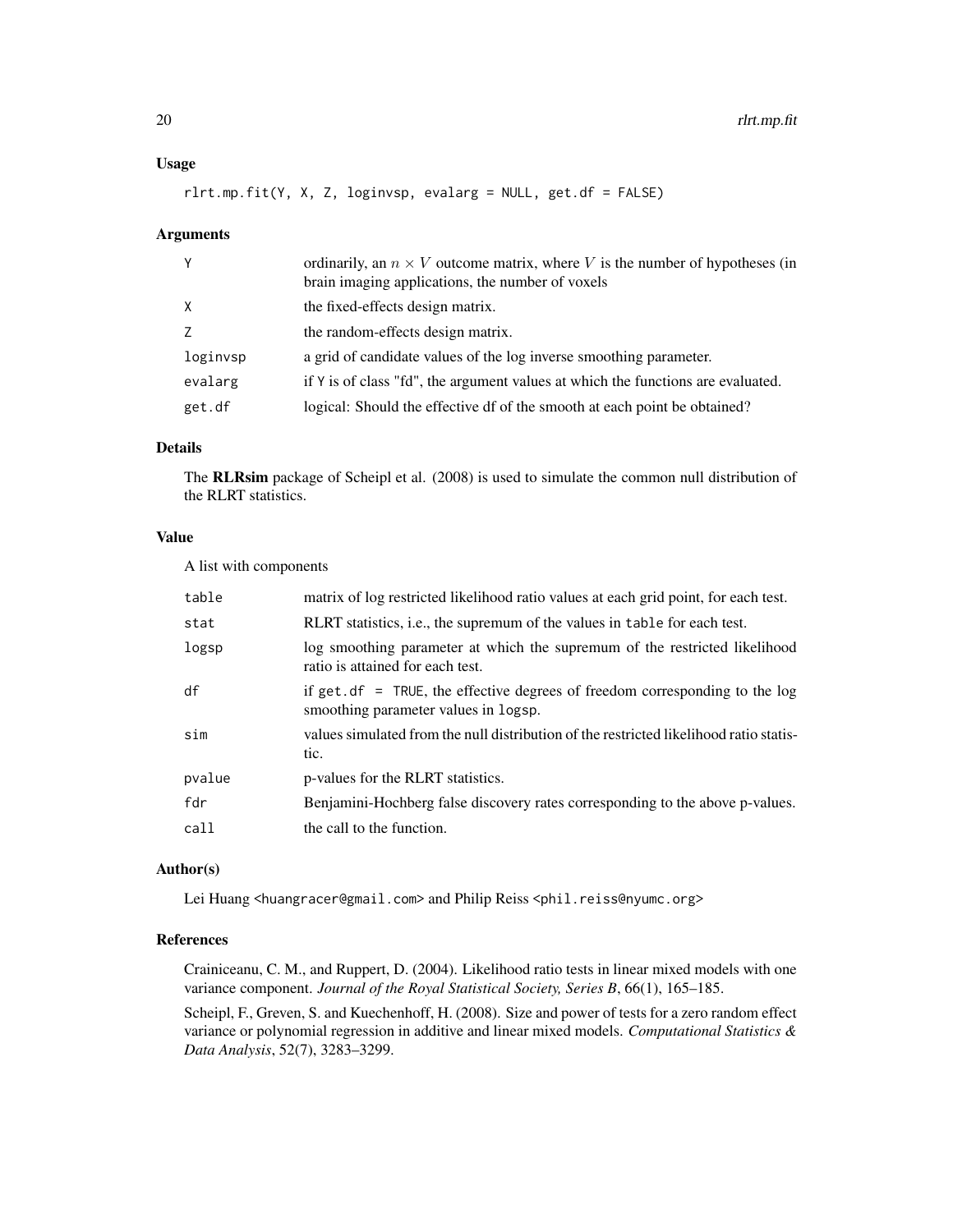#### <span id="page-20-0"></span>rlrt4d 21

## Examples

Y = matrix(rnorm(6000), nrow=20)  $x = rnorm(20)$  $z = rep(1:5, each = 4)$ t4. =  $rlr.mp.fit(Y, x, z, loginvsp = -22:0)$ 

<span id="page-20-1"></span>

| ×<br>٠ |
|--------|
|--------|

*Voxelwise restricted likelihood ratio tests* 

## Description

A wrapper function for [rlrt.mp](#page-17-1) to handle 3D image responses.

## Usage

```
rlrt4d(arr4d, x = NULL, nbasis = 15, norder = 4, nulldim = NULL,loginvsp, get.df = FALSE, B = NULL, P = NULL)
```
## Arguments

| arr4d | a 4-dimensional response array, where the first 3 dimensions refer to spatial |
|-------|-------------------------------------------------------------------------------|
|       | coordinates and the last dimension corresponds to different images.           |
|       | x, nbasis, norder, nulldim, loginvsp, get.df, B, P                            |
|       | see rlrt.mp.                                                                  |

#### Value

A massively parallel RLRT object, as produced by [rlrt.mp](#page-17-1).

## Author(s)

Lei Huang <huangracer@gmail.com> and Philip Reiss <phil.reiss@nyumc.org>

## See Also

[plot.rlrt4d](#page-12-1), [rlrt.mp](#page-17-1)

#### Examples

```
data(test)
d4 = \text{test}$d4
x = test$x
rlr \tobj = r lrt4d(d4, x, loginvsp = -5:5)plot(rlrtobj, d4, slice=5)
```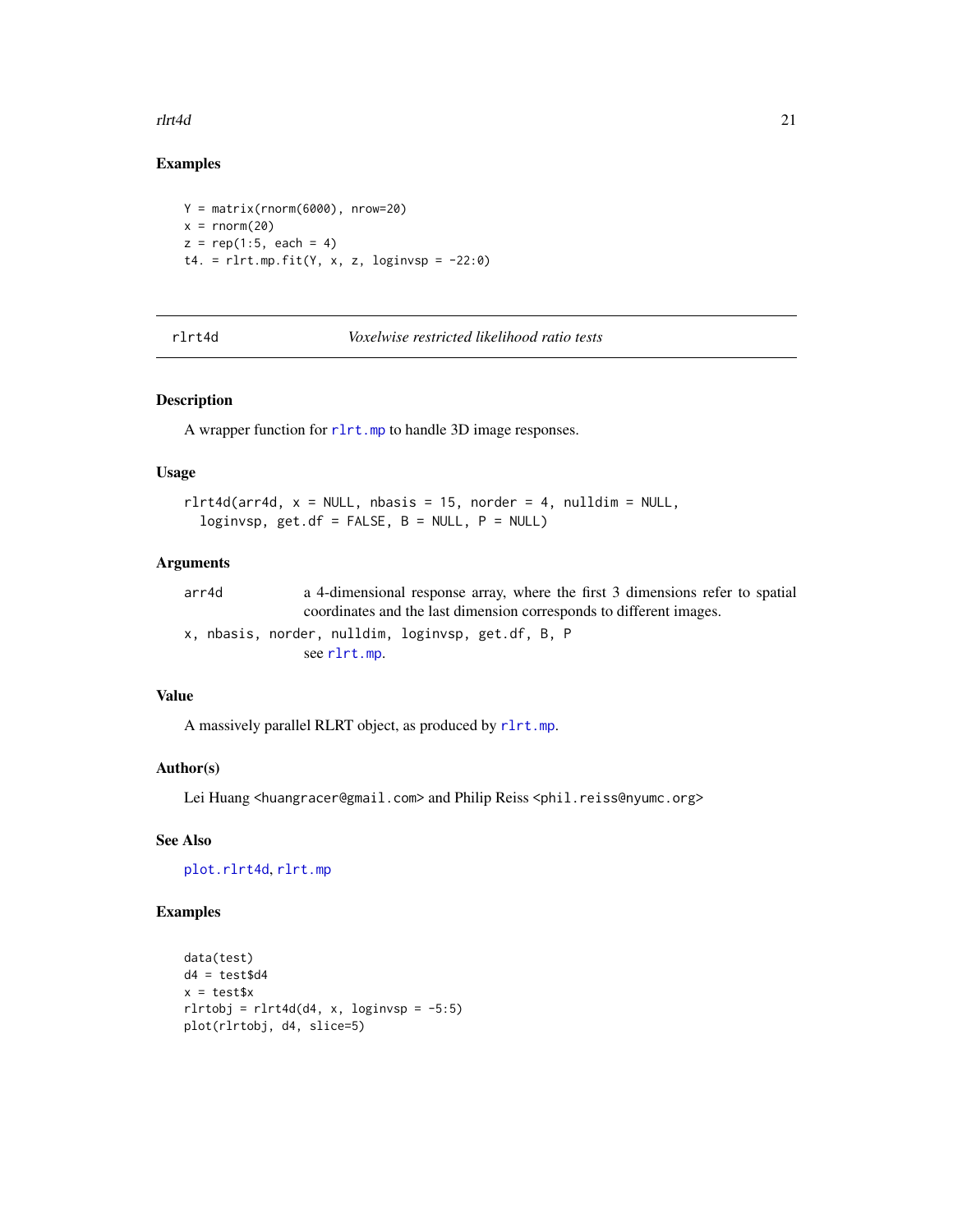<span id="page-21-0"></span>

Inputs a voxelwise smoothing object as produced by [semipar4d](#page-25-1), and outputs an object containing the results for a subset of the voxels.

## Usage

screen.vox(semi.obj, arr4d, include)

## Arguments

| semi.obi | an object of class semipar.mp.                                           |
|----------|--------------------------------------------------------------------------|
| arr4d    | the 4-dimensional array used to generate the object.                     |
| include  | a logical matrix indicating which points (or voxels) should be included. |

## Value

a modified version of semipar.obj, with pointwise coefficients (coef component), pointwise degrees of freedom (pwdf), pointwise log smoothing parameter (pwlsp), and pointwise variance estimate (sigma2) for the points specified by include only.

#### Author(s)

Lei Huang <huangracer@gmail.com> and Philip Reiss <phil.reiss@nyumc.org>

#### See Also

[semipar.mp](#page-23-1)

## Examples

```
data(test)
d4 = \text{test}\x = \text{test}sxvw.obj = semipar4d(d4, formula = \simsf(x), data = data.frame(x = x), lsp=-5:5)
# Include only the first 600 voxels
sv = screen.vox(vw.obj, d4, rep(1:0, c(600,400)))
```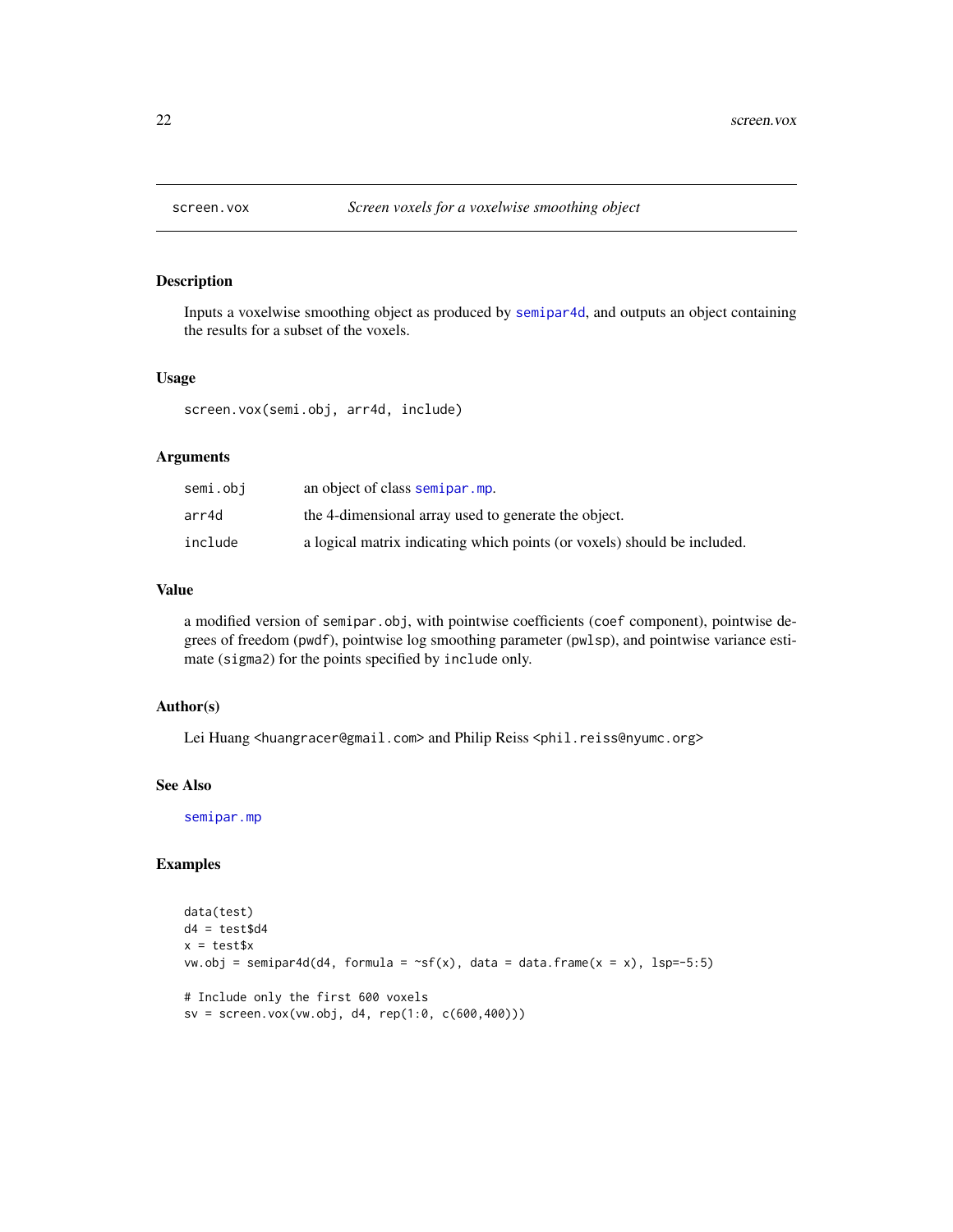<span id="page-22-1"></span><span id="page-22-0"></span>

Fits a set of semiparametric mixed models, with a common design matrix, by repeated calls to [gamm4](#page-0-0). Only a single smooth term is permitted.

## Usage

```
semipar.mix.mp(Y, x, param = NULL, random, data.ran, k = 10, norder = 4,
 pen.order = 2, knots = "quantile", store.gamm4 = FALSE)
```
#### Arguments

| Y           | $n \times V$ response matrix.                                                                                                                                                         |
|-------------|---------------------------------------------------------------------------------------------------------------------------------------------------------------------------------------|
| X           | a vector giving the predictor upon which each column of Y is regressed.                                                                                                               |
| param       | a matrix or vector for the parametric terms in the model.                                                                                                                             |
| random      | a formula, passed to gamm4, specifying the random effects structure in lmer<br>style. See the example.                                                                                |
| data.ran    | a required data frame containing the factors used for random effects.                                                                                                                 |
| k           | number of knots.                                                                                                                                                                      |
| norder      | order of B-splines: the default, 4, gives cubic B-splines.                                                                                                                            |
| pen.order   | order of the derivative penalty.                                                                                                                                                      |
| knots       | knot placement for the B-spline bases. The default, "quantile", gives knots<br>at equally spaced quantiles of the data. The alternative, "equispaced", gives<br>equally spaced knots. |
| store.gamm4 | logical: should the gamm4 objects to be stored in the output? FALSE by default.                                                                                                       |

#### Details

Unlike [semipar.mp](#page-23-1), this function does not use large matrix multiplications to avoid looping through model fits. Instead it performs a separate call to [gamm4](#page-0-0) to fit a semiparametric mixed model for each column of Y.

#### Value

| coef        | matrix of the coefficients obtained from gamm4 looping (including both paramet-<br>ric and nonparametric parts).   |
|-------------|--------------------------------------------------------------------------------------------------------------------|
| bsplinecoef | matrix of B-spline coefficients.                                                                                   |
| pwdf        | vector of pointwise effective degrees of freedom.                                                                  |
| pwlsp       | vector of pointwise log smoothing parameters: grid values maximizing the re-<br>stricted likelihood at each point. |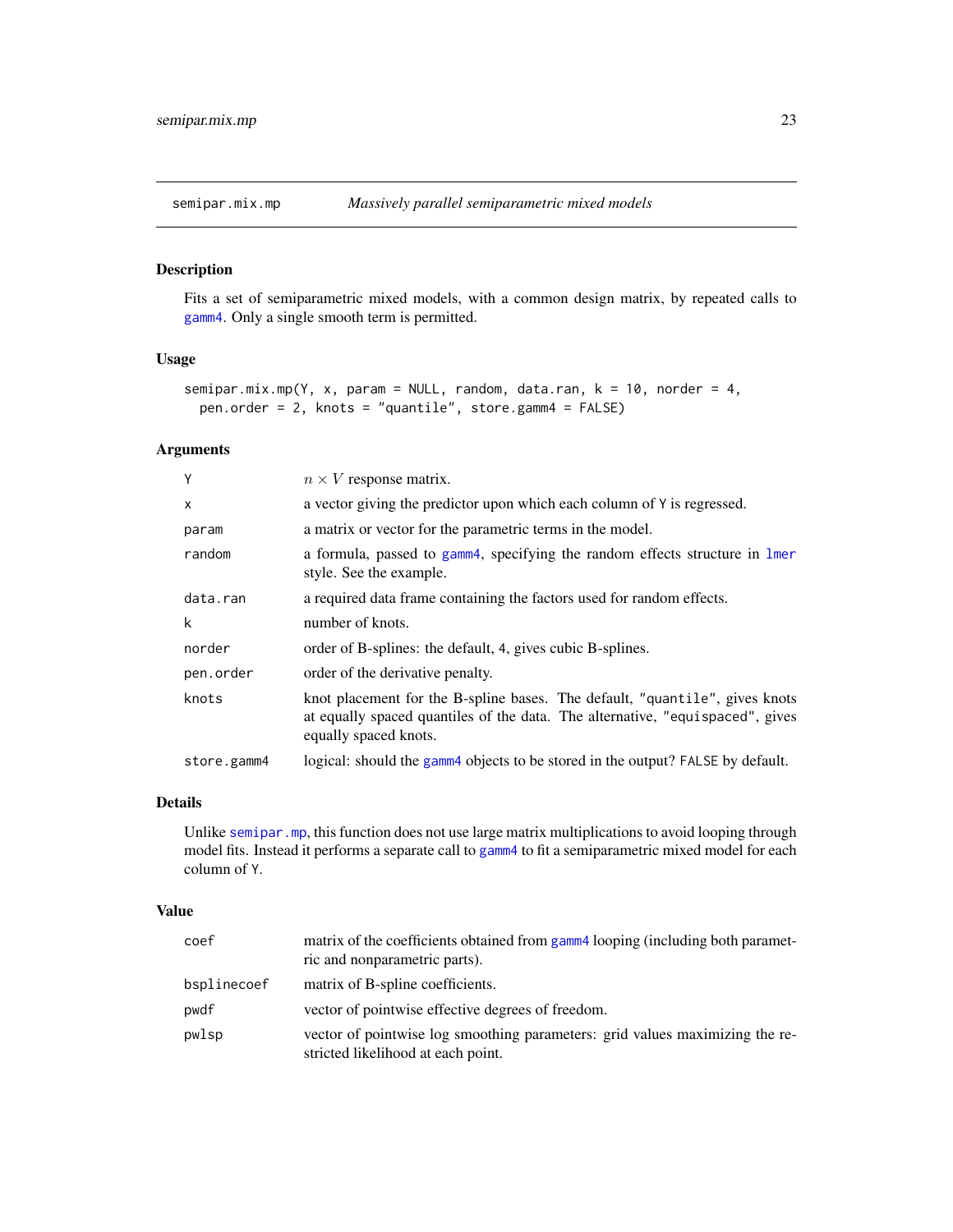<span id="page-23-0"></span>

|       | matrix of basis function values.                                                                                                   |
|-------|------------------------------------------------------------------------------------------------------------------------------------|
|       | the constraint matrix.                                                                                                             |
|       | transformation matrix to impose constraints.                                                                                       |
| basis | B-spline basis object, of the type created by the <b>fda</b> package; the coefficient<br>estimates are with respect to this basis. |

## Author(s)

Yin-Hsiu Chen <enjoychen0701@gmail.com> and Philip Reiss <phil.reiss@nyumc.org>

#### Examples

```
Y = matrix(rnorm(3000),,3)
x1 = rnorm(1000)x2 = matrix(rnorm(2000), 2)family.fac <- factor(rep(1:20,rep(50,20)))
person.fac <- factor(rep(rep(1:25,rep(2,25)),rep(20,50)))
semimix = semipar.mix.mp(Y = Y, x = x1, param = x2, random = ~ (1|a/b),
          data.ran = data.frame(a = family.fac, b = person.fac))
```
semipar.mp *Massively parallel semiparametric regression*

## Description

Fits a possibly very large number of semiparametric models by quadratically penalized least squares. The model may include a combination of parametric terms, smooth terms, varying-coefficient terms, and simple random effect structures.

## Usage

```
semipar.mp(formula, Y, lsp, data = NULL, range.basis = NULL,
 knots = "quantile", rm.constr = FALSE, random = NULL,
  store.reml = FALSE, store.fitted = FALSE)
```
## Arguments

| formula  | a formula object such as " $\approx$ x1 + sf(x2) +sf(x2, effect = x3)" where x1 is<br>a linear (parametric) predictor, x2 is a predictor on which the responses depend<br>smoothly, and x3 is a predictor whose effect is linear but varies smoothly with<br>x2 (i.e., a varying-coefficient predictor). |
|----------|----------------------------------------------------------------------------------------------------------------------------------------------------------------------------------------------------------------------------------------------------------------------------------------------------------|
|          | an $n \times V$ response matrix, where V is the number of models fitted in parallel,<br>e.g., voxels in neuroimaging applications.                                                                                                                                                                       |
| $_{1sp}$ | vector of candidate log tuning parameters $(log(\lambda))$ .                                                                                                                                                                                                                                             |
| data     | an optional data frame containing the variables in the model.                                                                                                                                                                                                                                            |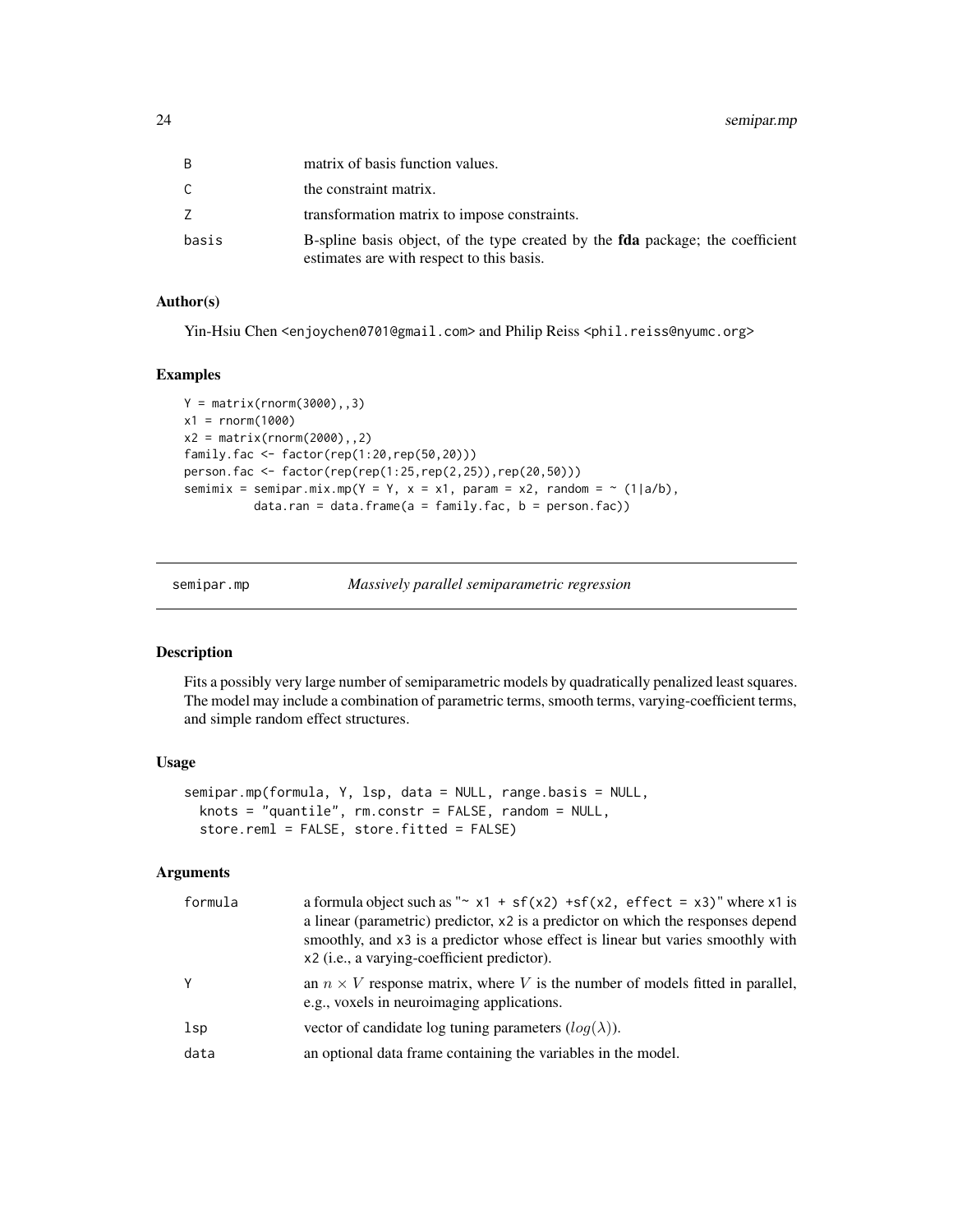## <span id="page-24-0"></span>semipar.mp 25

| range.basis  | a numeric vector of length 2 defining the interval over which the B-spline basis<br>is created. If NULL, it will be set as the range of the variable to be evaluated by<br>the basis. |
|--------------|---------------------------------------------------------------------------------------------------------------------------------------------------------------------------------------|
| knots        | knot placement for the B-spline bases. The default, "quantile", gives knots<br>at equally spaced quantiles of the data. The alternative, "equispaced", gives<br>equally spaced knots. |
| rm.constr    | logical: should the constraints be removed for varying-coefficient models?                                                                                                            |
| random       | a formula or a matrix for random effects.                                                                                                                                             |
| store.reml   | logical: should the pointwise REML criterion at each grid point be included in<br>the output? FALSE by default, as this output can be very large.                                     |
| store.fitted | logical: should the fitted values be included in the output? FALSE by default.                                                                                                        |

#### Details

The basic approach to massively parallel smoothing is described in Reiss et al. (2014). Although simple mixed-effect models are available, [semipar.mix.mp](#page-22-1) is generally preferable for mixed models with a single smooth term.

Each element of list.all corresponding to a *nonparametric* term of the model is a list with components modmat, penmat, pen.order, start, and end. For each *parametric* term, the same five components are included, plus basis, argvals, effect, k, and norder.

## Value

An object of class "semipar.mp", which is also of class ["qplsc.mp"](#page-15-1) but includes the following additional elements:

where.sf, where.nsf

vectors or scalars identifying where the smooth and non-smooth terms, respectively, appear in the model formula. list.all a list of lists, one for each term of the model; see Details. formula model formula. Y response matrix.

lsp candidate values for the log smoothing parameter.

data the supplied data frame, if any.

#### Author(s)

Yin-Hsiu Chen <enjoychen0701@gmail.com> and Philip Reiss <phil.reiss@nyumc.org>

## References

Reiss, P. T., Huang, L., Chen, Y.-H., Huo, L., Tarpey, T., and Mennes, M. (2014). Massively parallel nonparametric regression, with an application to developmental brain mapping. *Journal of Computational and Graphical Statistics*, *Journal of Computational and Graphical Statistics*, 23(1), 232–248.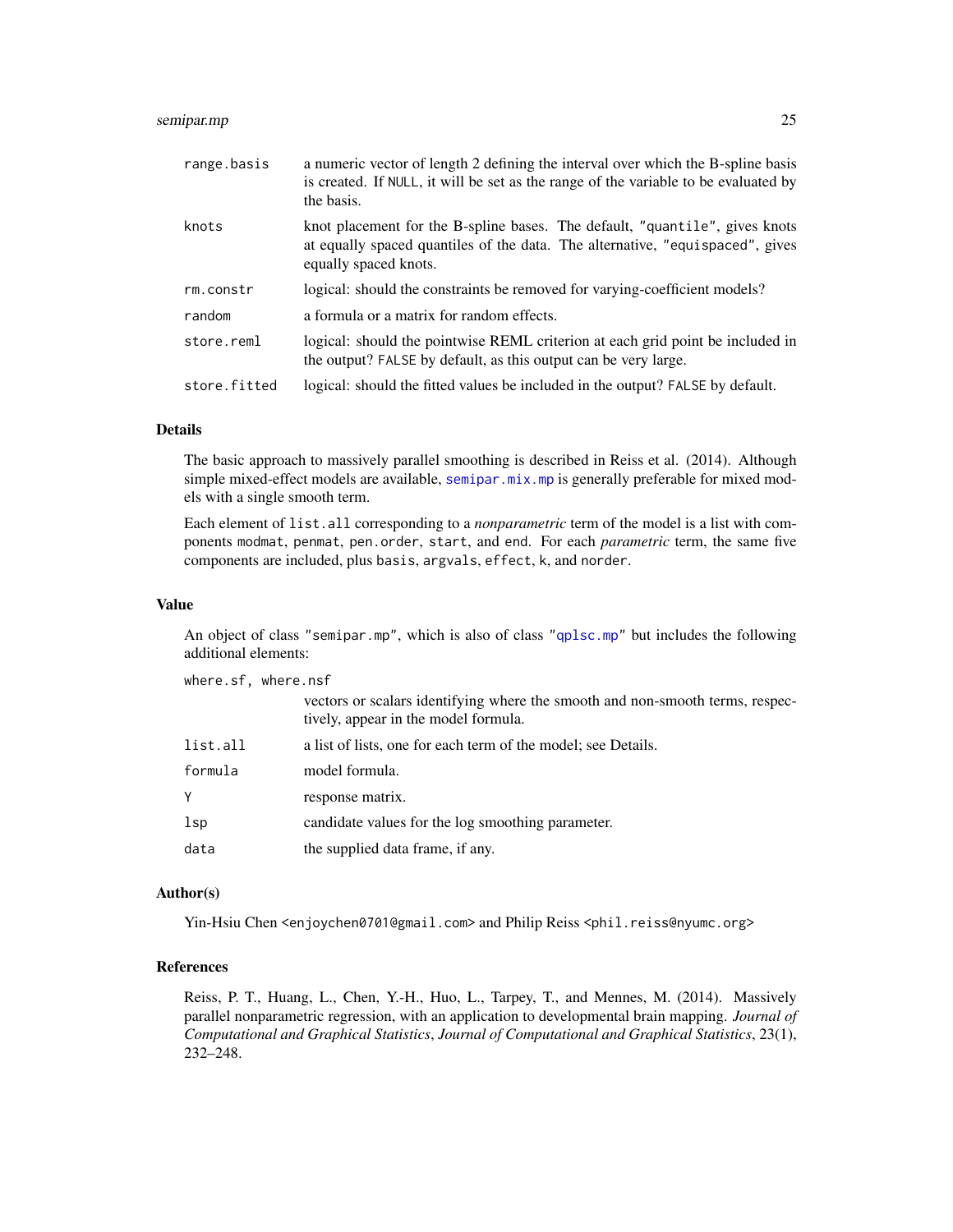#### Examples

```
n<-32
Ys \leq matrix(0, n, 5)
for(i in 1:n) Ys[i,]<--2:2+rnorm(5, i^2, i^0.5)+sin(i)
x1 \le - rnorm(n, 0, 5)x2 <- 1:n+runif(n, 1, 20)
semipar.obj <- semipar.mp(~x1+sf(x2,k=10),Y=Ys,lsp=seq(5,50,,30))
```
<span id="page-25-1"></span>semipar4d *Massively parallel semiparametric regression for 4-dimensional data*

#### Description

This is a wrapper function for [semipar.mp](#page-23-1) to handle 3D image responses.

#### Usage

```
semipar4d(arr4d, formula, lsp, data, range.basis = NULL, knots = "quantile",
  rm.constr = FALSE, random = NULL, store.reml = FALSE,
 store.fitted = FALSE)
```
#### Arguments

| arr4d |  | a 4-dimensional response array, where the first 3 dimensions refer to spatial       |  |  |  |
|-------|--|-------------------------------------------------------------------------------------|--|--|--|
|       |  | coordinates and the last dimension corresponds to different images.                 |  |  |  |
|       |  | formula, lsp, data, range.basis, knots, rm.constr, random, store.reml, store.fitted |  |  |  |
|       |  | see semipar.mp.                                                                     |  |  |  |

#### Value

An object of class ["semipar.mp"](#page-23-1), with two changes. (1) If store. fitted = TRUE, the fitted values are given as a 4-dimensional array. (2) A call component is included.

#### Author(s)

Yin-Hsiu Chen <enjoychen0701@gmail.com> and Philip Reiss <phil.reiss@nyumc.org>

## See Also

[semipar.mp](#page-23-1)

#### Examples

```
data(test)
d4 = test$d4
x = test$x
semi.obj = semipar4d(d4, \simsf(x), lsp=-5:5, data=data.frame(x = x))
plot(semi.obj, which.vox = 4)
```
<span id="page-25-0"></span>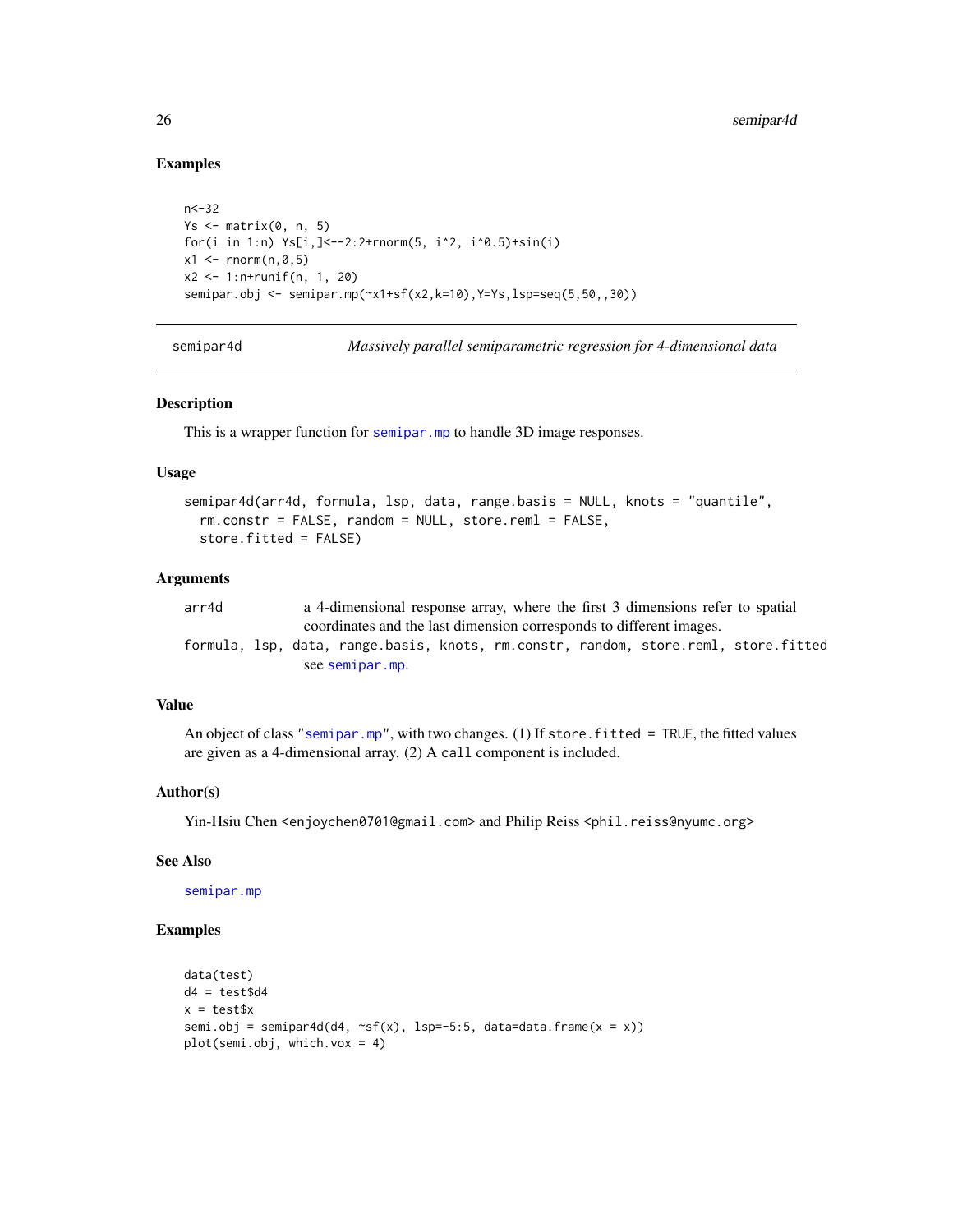<span id="page-26-0"></span>This function is called by [semipar.mp](#page-23-1) to define B-spline smooths.

## Usage

```
sf(args, effect = NULL, k = 10, norder = 4, pen.order = 2,range.basis = NULL, knots = "quantile")
```
## Arguments

| a vector or matrix of covariates.                                                                                                                                                |
|----------------------------------------------------------------------------------------------------------------------------------------------------------------------------------|
| predictor whose effect varies with respect to argvals. E.g., if the effect of<br>diagnosis varies with age, use $sf(age, effect = diagnosis)$ . Similar to<br>argument by in s.  |
| number of B-spline basis functions.                                                                                                                                              |
| order of B-splines: the default, 4, gives cubic B-splines.                                                                                                                       |
| order of the penalty, <i>i.e.</i> , of the derivative defining the penalty.                                                                                                      |
| a numeric vector of length 2 defining the interval over which the B-spline basis<br>is created. If NULL, set to the range of the variable.                                       |
| knots placement method for B-spline smoothing. The default, "quantile", places<br>the knots at equally spaced quantiles of the data; "equispaced" gives equally<br>spaced knots. |
|                                                                                                                                                                                  |

## Author(s)

Yin-Hsiu Chen <enjoychen0701@gmail.com> and Philip Reiss <phil.reiss@nyumc.org>

<span id="page-26-1"></span>summary.lm.mp *Summarizing massively parallel linear model fits*

## Description

summary method for class "lm.mp".

## Usage

```
## S3 method for class 'lm.mp'
summary(object, ...)
```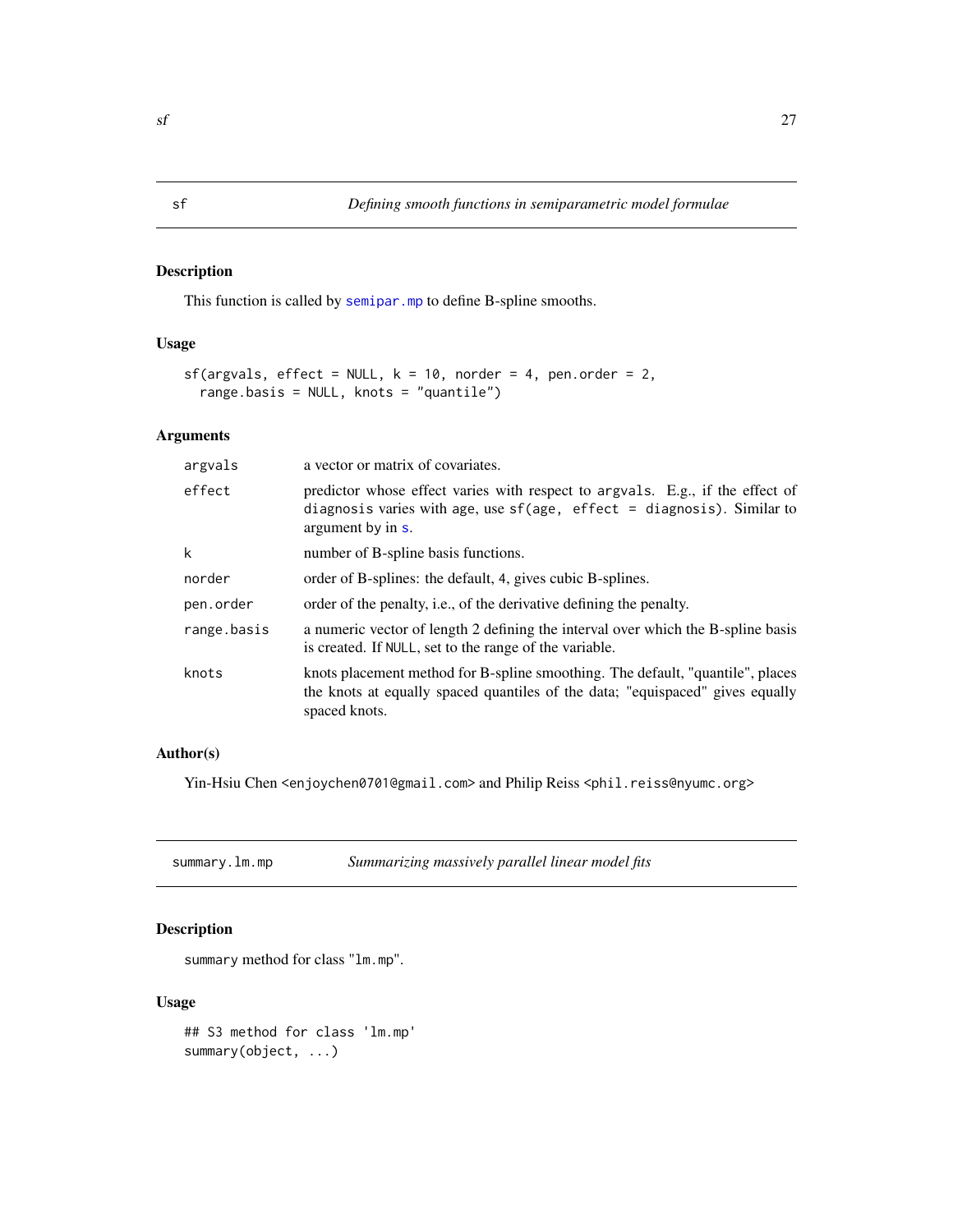## <span id="page-27-0"></span>Arguments

| object   | an object of class $\text{Im} \cdot \text{mp}$ , ordinarily created by the function of that name or by<br>lm4d. |
|----------|-----------------------------------------------------------------------------------------------------------------|
| $\cdots$ | not currently used.                                                                                             |

## Value

| tstat  | matrix of pointwise t-statistics for each coefficient in the linear model |
|--------|---------------------------------------------------------------------------|
| pvalue | matrix of the pointwise p-values for each coefficient in the linear model |
| aicc   | vector of pointwise corrected AIC                                         |

## Author(s)

Philip Reiss <phil.reiss@nyumc.org> and Lei Huang <huangracer@gmail.com>

## See Also

[lm.mp](#page-7-1)

## Examples

Y = matrix(rnorm(6000), nrow=20)  $X = rnorm(20)$ t1 =  $lmmp(Y, \neg X)$  $st1 = summary(t1)$ 

test *Toy data set*

## Description

A randomly generated data set consisting of 50 "response" images and 50 scalar "predictors".

## Format

A list with two components:

list("d4") a  $10 \times 10 \times 10 \times 50$  array of responses

list("x") a vector of 50 predictor values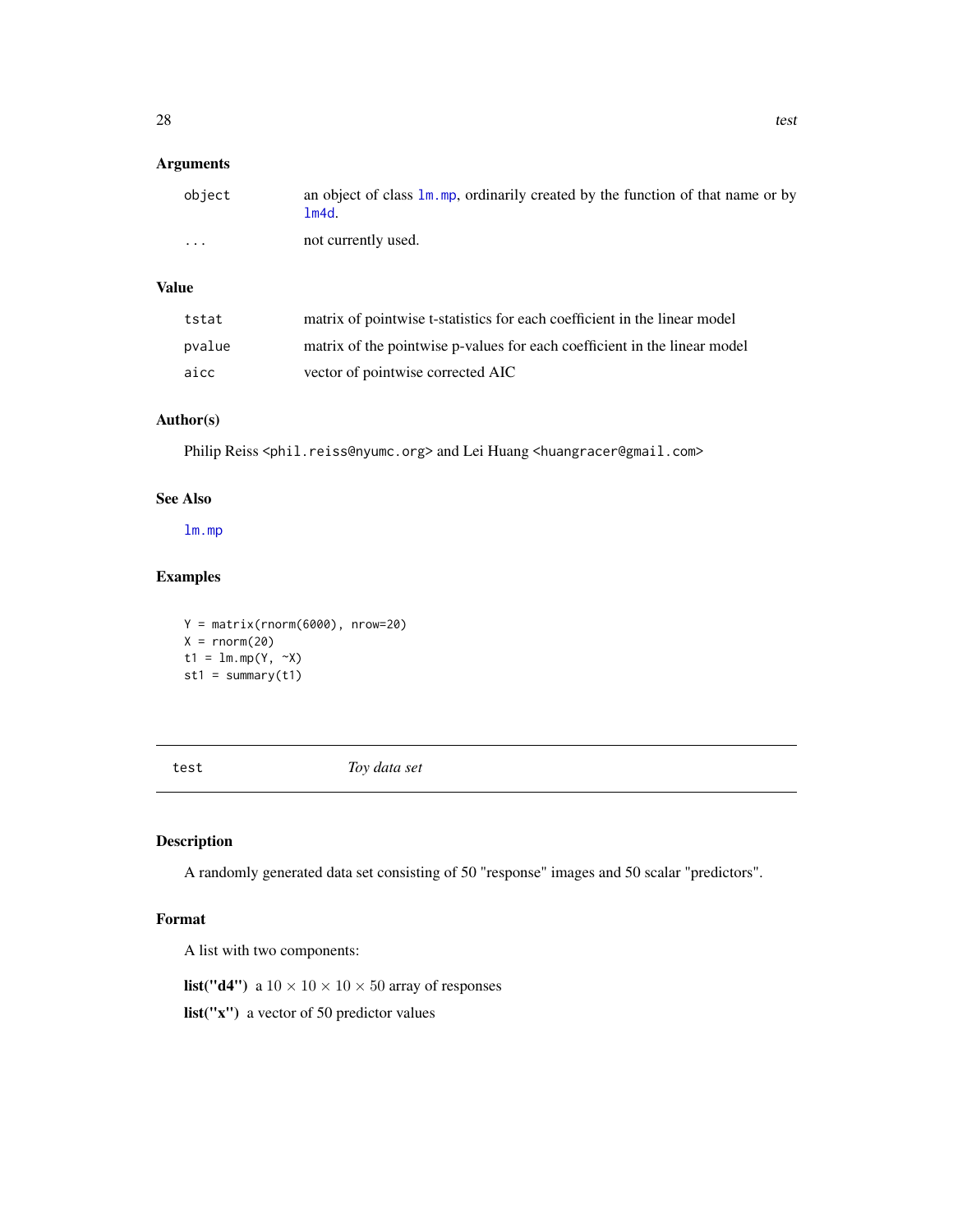<span id="page-28-0"></span>

These internal functions are used by [semipar.mix.mp](#page-22-1) (but can also be used more generally) to customize the implementation of B-spline smoothing by [gam](#page-0-0). Specifically, a B-spline smooth with equispaced knots can be incorporated in a call to [gam](#page-0-0) using a term of the form  $s(x,bs="be")$ , whereas knots at equally spaced quantiles of the data can be specified by  $s(x,bs="bq")$ .

#### Usage

## S3 method for class 'bq.smooth.spec' smooth.construct(object, data, knots)

## S3 method for class 'be.smooth.spec' smooth.construct(object, data, knots)

## S3 method for class 'bspline.smooth' Predict.matrix(object, data)

#### Arguments

| object | a gam smooth specification object generated by a term such as $s(x, bs="be")$ or<br>$s(x, bs="bg").$                                                                                                                                                                                                                                                                                                                                                                                                     |
|--------|----------------------------------------------------------------------------------------------------------------------------------------------------------------------------------------------------------------------------------------------------------------------------------------------------------------------------------------------------------------------------------------------------------------------------------------------------------------------------------------------------------|
| data   | For smooth.construct.be.smooth.spec and smooth.construct.bq.smooth.spec,<br>a list containing just the data (including any by variable) required by the given<br>term, with names corresponding to object \$term (and object \$by). The by<br>variable is the last element. For Predict.matrix.bspline.smooth, a data<br>frame containing the values of the (named) covariates at which the smooth<br>term is to be evaluated. Exact requirements are as for smooth, construct and<br>smooth.construct2. |
| knots  | a list containing any knots supplied for basis setup, in the same order and with<br>the same names as data. If NULL, a default set of knots is used.                                                                                                                                                                                                                                                                                                                                                     |

## Details

These functions are not normally called directly. For further details, please see [smooth.construct.ps.smooth.spec](#page-0-0) and [Predict.matrix.cr.smooth](#page-0-0).

#### Value

Either smooth.construct.be.smooth.spec or smooth.construct.bq.smooth.spec produces an object of class "bspline.smooth"; see [smooth.construct](#page-0-0) for the elements that this object will contain. Predict.matrix.bspline.smooth produces a matrix mapping the coefficients for the smooth term to its values at the supplied data values.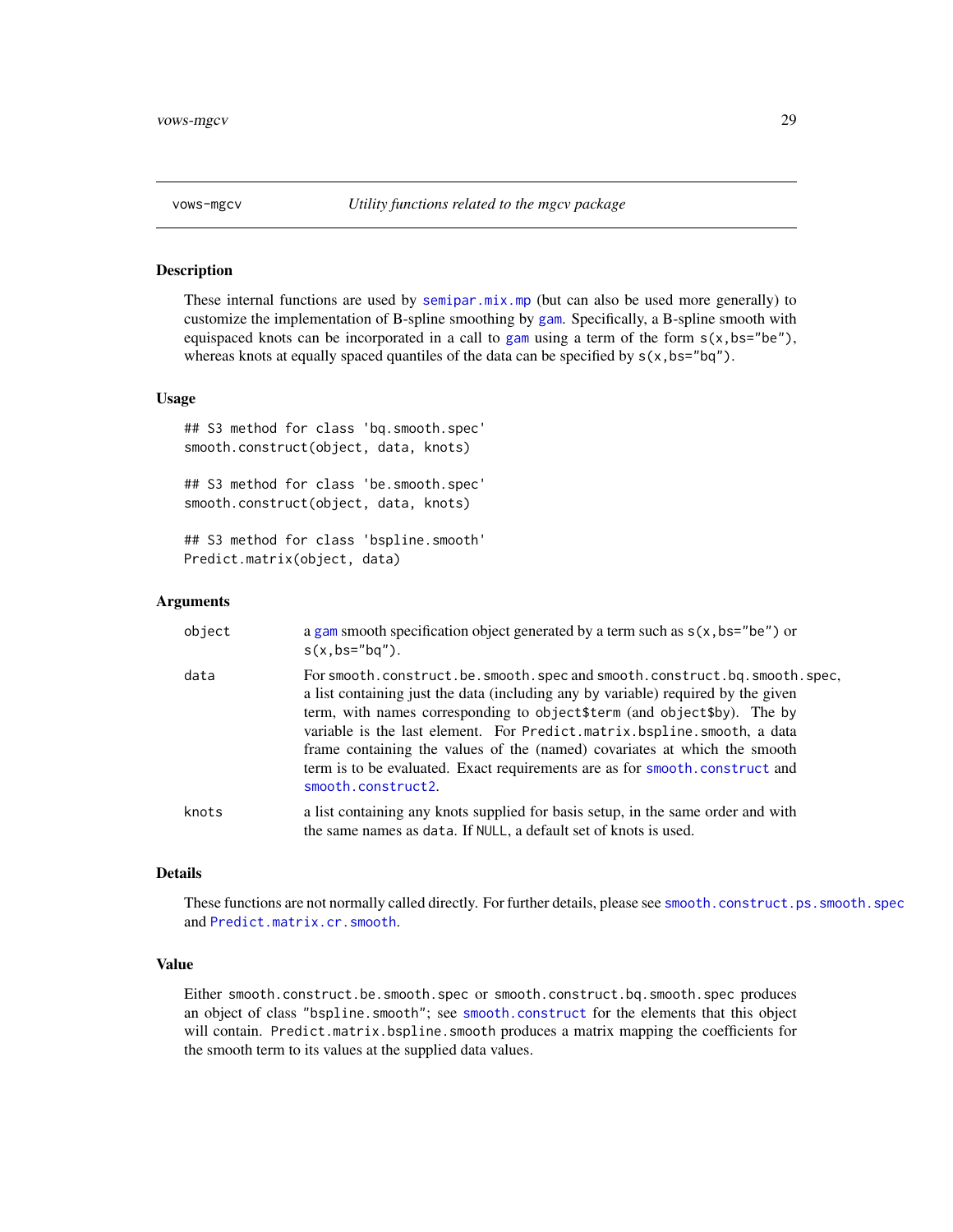## Author(s)

Yin-Hsiu Chen <enjoychen0701@gmail.com> and Philip Reiss <phil.reiss@nyumc.org>

## Examples

```
x = \text{norm}(20)
```

```
smoo.be <- smooth.construct.be.smooth.spec(s(x), data.frame(x = x.), NULL)
smoo.bq <- smooth.construct.bq.smooth.spec(s(x), data.frame(x = x.), NULL)
Predict.matrix.bspline.smooth(smoo.bq, data.frame(x = seq(min(x.),max(x.),,100)))
```